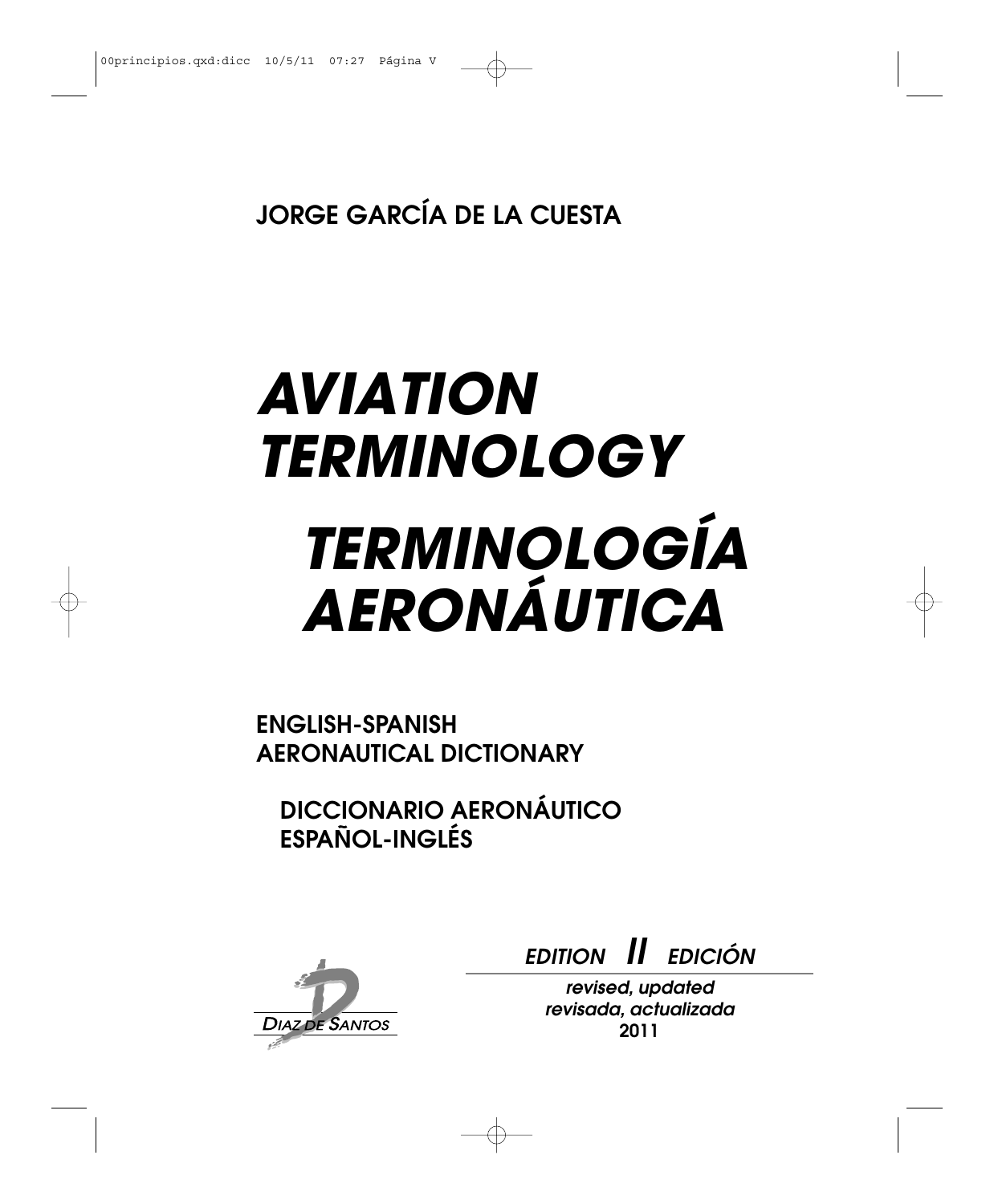# **EXPLANATORY NOTES / OBSERVACIONES**

#### **Structure / Estructura**

**1**. Headword / Lema.

**2.** Phrases. Derivatives. Compounds / Frases. Derivados. Formas compuestas.

**3**. Examples / Ejemplos.

**1**........... **balloon.** Globo aerostático, globo. **2**........... **~ basket.** Barquilla de globo. ........... **~ist.** Aeronauta, piloto de globo. ........... **~-parachute.** Globo-paracaídas. **3**........... **Hot-air ~.** Globo de aire caliente.

**Symbols:**  $(\sim)$  stands for the headword which in bold begins every entry; (\*) denotes pilot transmission. **Signos:** (**~**) representa el lema que en negrita encabeza cada artículo; (\*) indica transmisión de piloto.

> *I am declaring emergency. Declaro emergencia.\* Solicito médico y ambulancia. Request doctor and ambulance.\**

*In italics* are included not only aeronautical phraseologies, but colloquial, dated, informal or rare terms, as well as foreign expressions and incorrect although usual vocables.

*En cursiva* se incluyen no sólo fraseología aeronáutica, sino términos coloquiales, anticuados, no oficiales o poco frecuentes, así como extranjerismos y vocablos incorrectos pero de uso generalizado.

> *expedite descent. Acelere descenso. flash ident. Responda identificación. jaloppy. Cacharro,* avión destartalado. **ship.** *Aeroplano.*

**Abbreviations, acronyms and initials** appear in their appropriate place, according to alphabetical sequence. **Abreviaturas, acrónimos y siglas** figuran en el lugar que alfabéticamente les corresponde.

**Headwords** are normally made up of single terms, although sometimes they are sentences, acronyms or initials, which can be looked up directly or at the entry corresponding to some of their component words. **Los lemas** están normalmente formados por vocablos simples, aunque en ocasiones son frases, acrónimos o siglas, que pueden consultarse directamente o en la entrada correspondiente a alguna de sus palabras componentes.

**Normal arrangement** in Spanish of different parts of speech: noun; adjective; verb. **Orden normal** de las diversas partes de la oración, en español: sustantivo; adjetivo; verbo.

**damp.** Humedad; húmedo; humedecer(se).

**The verb category (-vb)** is showed only in the second part, Español-Inglés. **La categoría de verbo (-vb)** se indica solamente en la segunda parte, Español-Inglés.

**volar -vb.** Fly; aviate.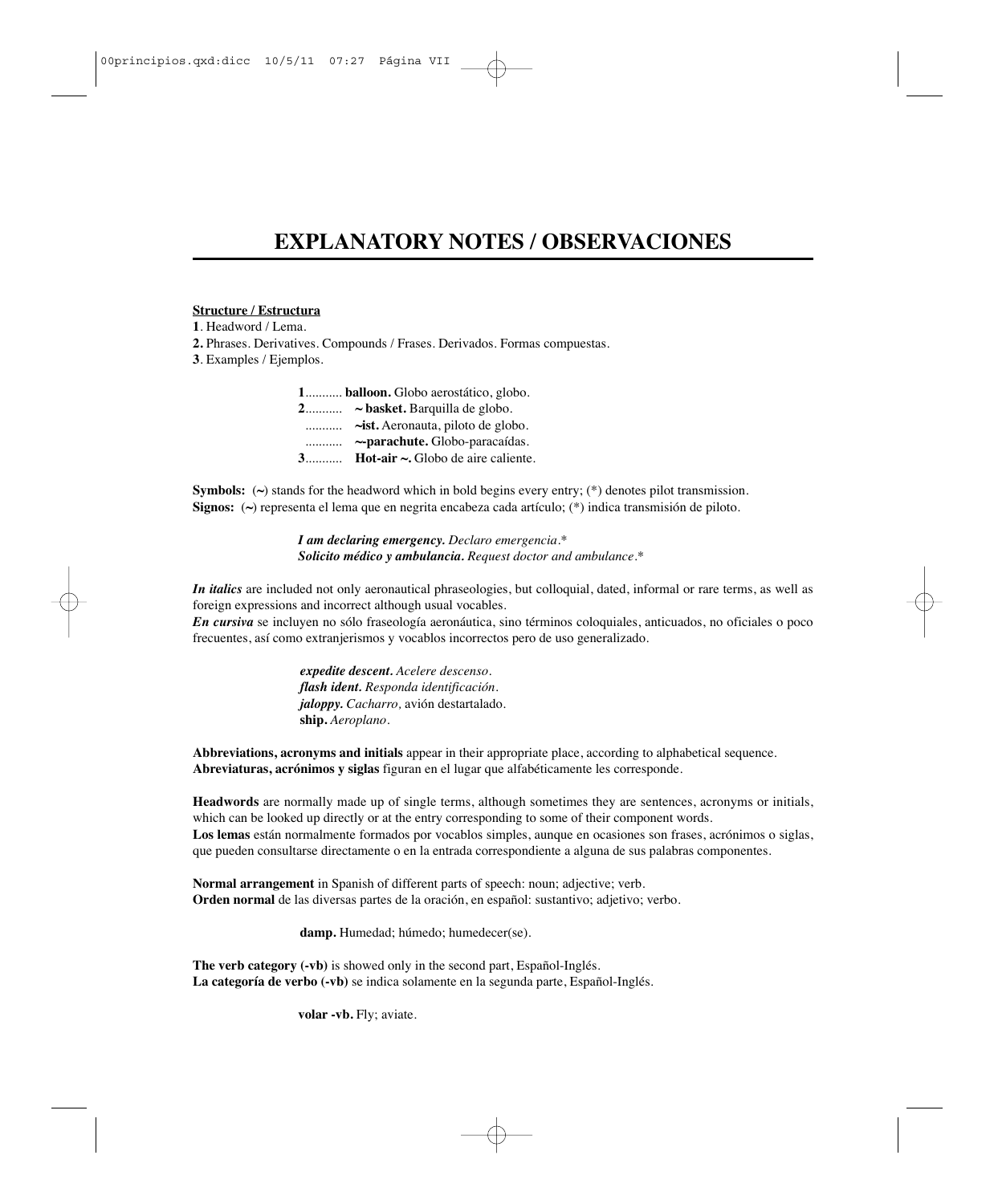*There was a faraway planet, Tero, with many countries and nations, cultures, traditions… languages and dialects. Such linguistic diversity was really positive, but most Terans only spoke their mother tongue and countries did not understand each other.*

*Leaders and dealers from all over the planet communicated in the language of the most powerful State, but even the privileged who spoke it fluently were always at a disadvantage in relation to the natives.*

*Every few centuries, with the fall of an empire, another great power arose with a new hegemonic language, as transient and inadequate as the previous ones. History repeated itself over and over, no national language was able to become a real and definitive universal language.*

*Some linguists and philosophers maintained that, besides numbers, time, currency… and music, the planet needed a common and neutral language which would end that unfair dominant-weak relationship, reinforcing the identity of all national, ethnic, regional and minority languages… those idealists thought, while they always encountered the majority's indifference, the opposition of the privileged ones and the refusal of the political-economic empire.*

*After years of investigation, one of those wise men designed an international auxiliary language, named Ilo, based on the natural ones, with a simple grammar, free of irregularities and very easy to learn; a neutral functional language belonging to all the Tero inhabitants.*

*And some centuries later, one fine day, common sense, democracy and solidarity prevailed; the Community of Nations adopted Ilo as universal language, suggesting all member States a trilingual teaching system: mother tongue, Ilo and a foreign language.*

*After only three generations, bilingualism spread over the whole Tero, all its inhabitants perfectly understood one another in Ilo and each of them —individual, country, nation— used daily their own native tongue, so reinforcing their own cultural identity.*

*Certainly the conflicts did not disappear —and still there were wars, hunger, unemployment and another injustices—, but international relations multiplied without limit, the children of the most modest workers were bilingual by birth, the average intellectual capacity increased notably and illiteracy and linguistic colonialism disappeared.*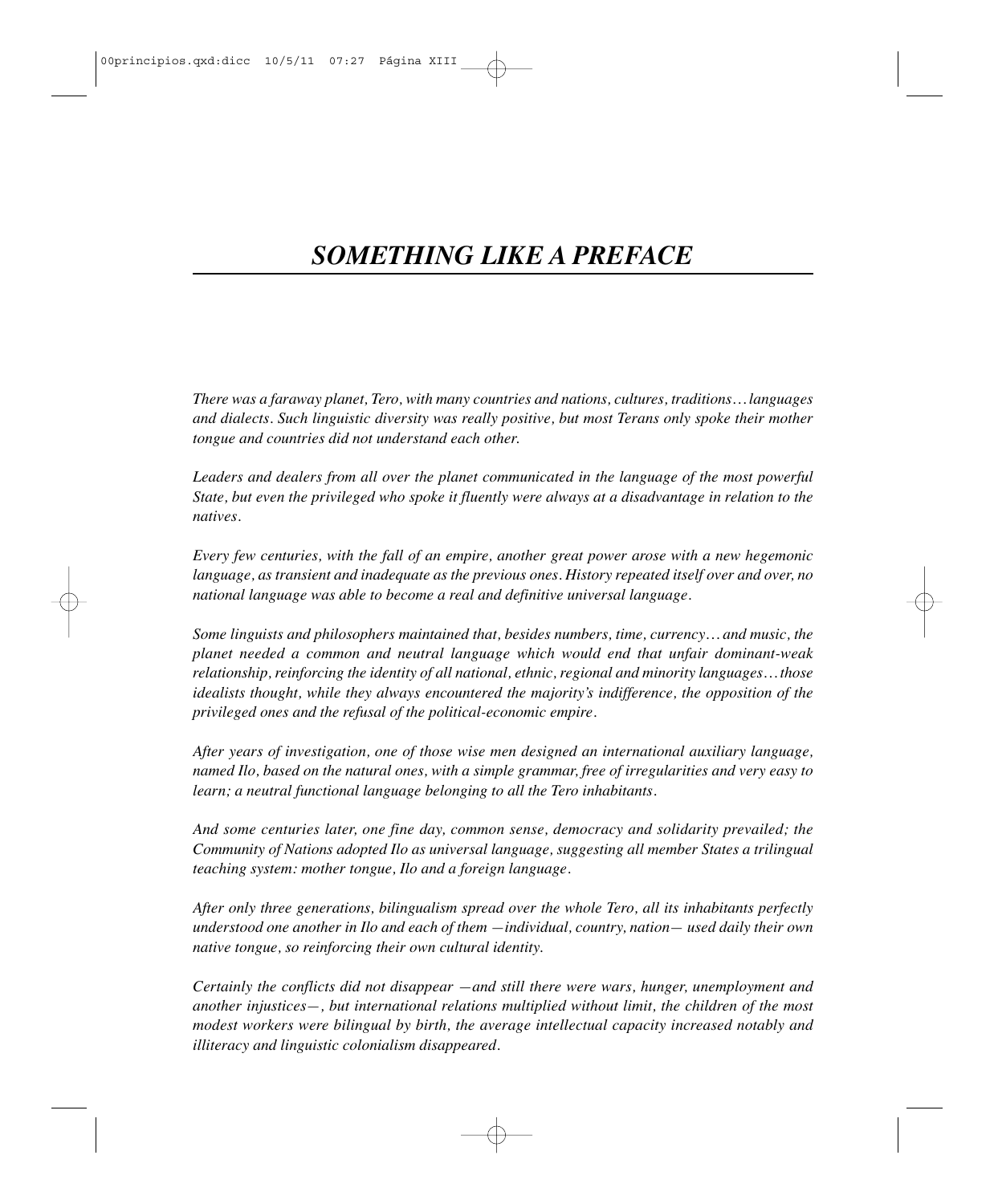# **XIV** *Something like a preface* **abandon**

*Eight thousand millions of people, with thousands of languages, understood one another in Ilo, a native-universal language perfectly compatible with the simplest of all dialects, with the very respectable dialect spoken by the residents of the most remote hamlet, who —incredibly, years ago could talk with any outsider from any nationality, for all of them were Ilo speakers. Privileges were over —at least regarding to language—, all Terans were privileged.*

*Thanks to many linguists, thinkers, politicians… and, above all, thanks to millions of anonymous idealists from all nations, it was finally proved that friendship among all countries greatly depended on dreams, ideals, utopias… and on a common language.*

*GCSB, FEB 2011*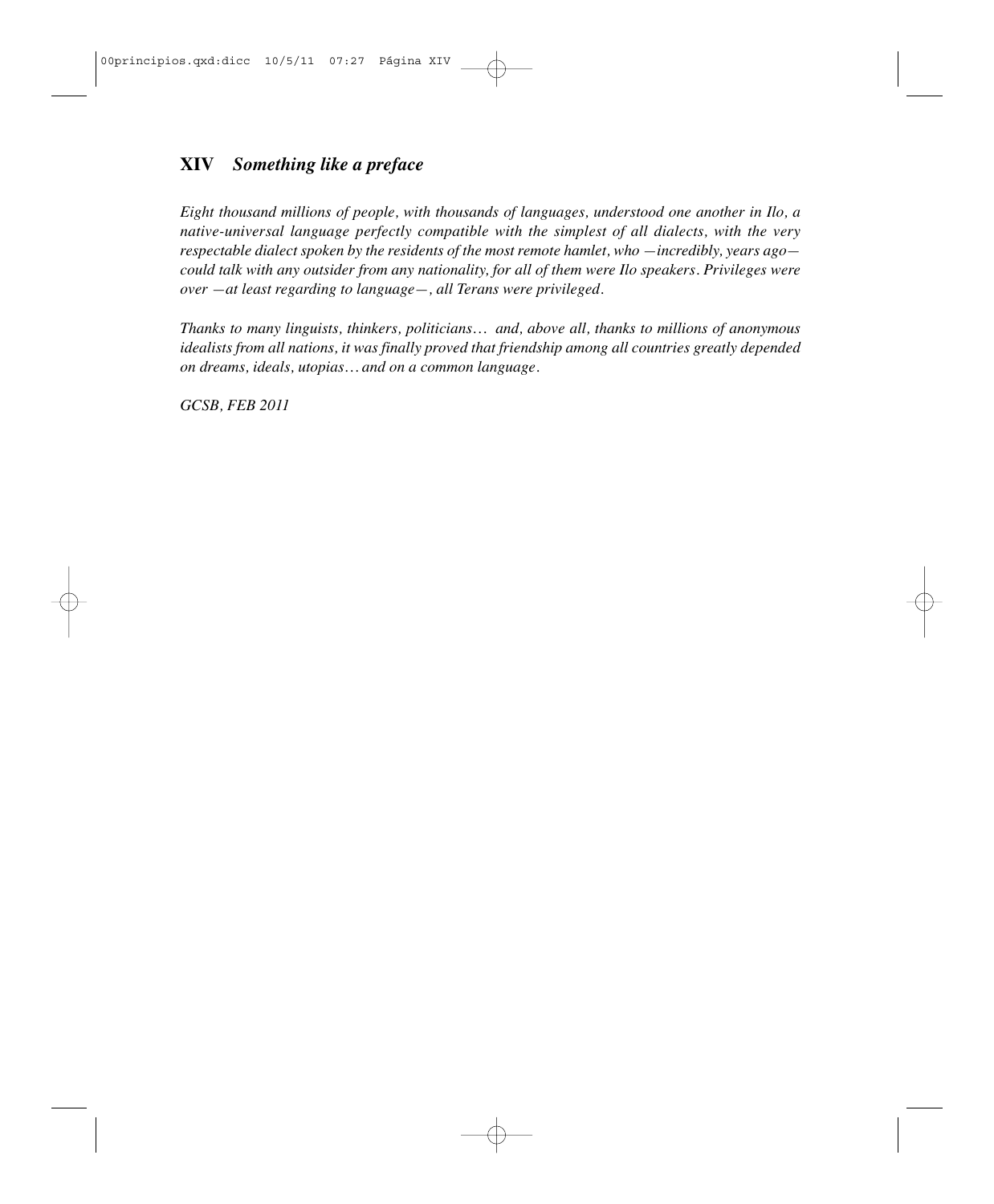*Érase un lejano planeta, Tero, con muchos pueblos y naciones, culturas, tradiciones… idiomas, lenguas y dialectos. Tal diversidad lingüística era realmente positiva, pero la mayoría de los teranos sólo hablaba su lengua materna y los pueblos no se entendían.* 

*Dirigentes y comerciantes de todo el planeta se comunicaban en el idioma del Estado más poderoso, pero incluso los privilegiados que lo hablaban correctamente estaban siempre en inferioridad de condiciones con respecto a los nativos.*

*Cada cierto tiempo, al ocaso de cada imperio, surgía otra gran potencia con un nuevo idioma hegemónico, tan transitorio e insuficiente como los anteriores. Repetíase una y otra vez la historia, ninguna lengua nacional podía convertirse en auténtico y definitivo idioma universal.*

*Algunos lingüistas y filósofos sostenían que, además de números, hora, moneda… y música, el planeta necesitaba un idioma común y neutral que acabara con aquella injusta relación de poderoso a débil y reforzara la identidad de todas las lenguas nacionales, étnicas, regionales y minoritarias… pensaban aquellos idealistas, que siempre se encontraban con la indiferencia de la mayoría, la oposición de los privilegiados y la negativa del imperio político-económico.*

*Tras años de investigación, uno de aquellos sabios creó una lengua internacional auxiliar, llamada ilo, basada en las naturales, de sencilla gramática, sin irregularidades y muy fácil de aprender; una lengua vehicular neutral, propiedad de todos los habitantes de Tero.*

*Y un buen día, siglos después, se impusieron el sentido común, la democracia y la solidaridad; la Comunidad de Naciones adoptó el ilo como idioma universal, recomendando a todos los Estados miembros un sistema de enseñanza trilingüe: lengua materna, ilo y un idioma extranjero.*

*En sólo tres generaciones el bilingüismo se extendió por todo Tero, todos sus habitantes se entendían perfectamente en ilo y cada uno de ellos —individuo, pueblo, nación— utilizaba a diario su lengua nativa, afirmando así su identidad cultural.*

*Cierto que no se acabaron los conflictos —y aún hubo guerras, hambre, paro y otras injusticias—, pero las relaciones internacionales se multiplicaron sin límite, los hijos de los más modestos trabajadores eran bilingües de nacimiento, la capacidad intelectual media aumentó sensiblemente y desaparecieron el analfabetismo y el colonialismo lingüístico.*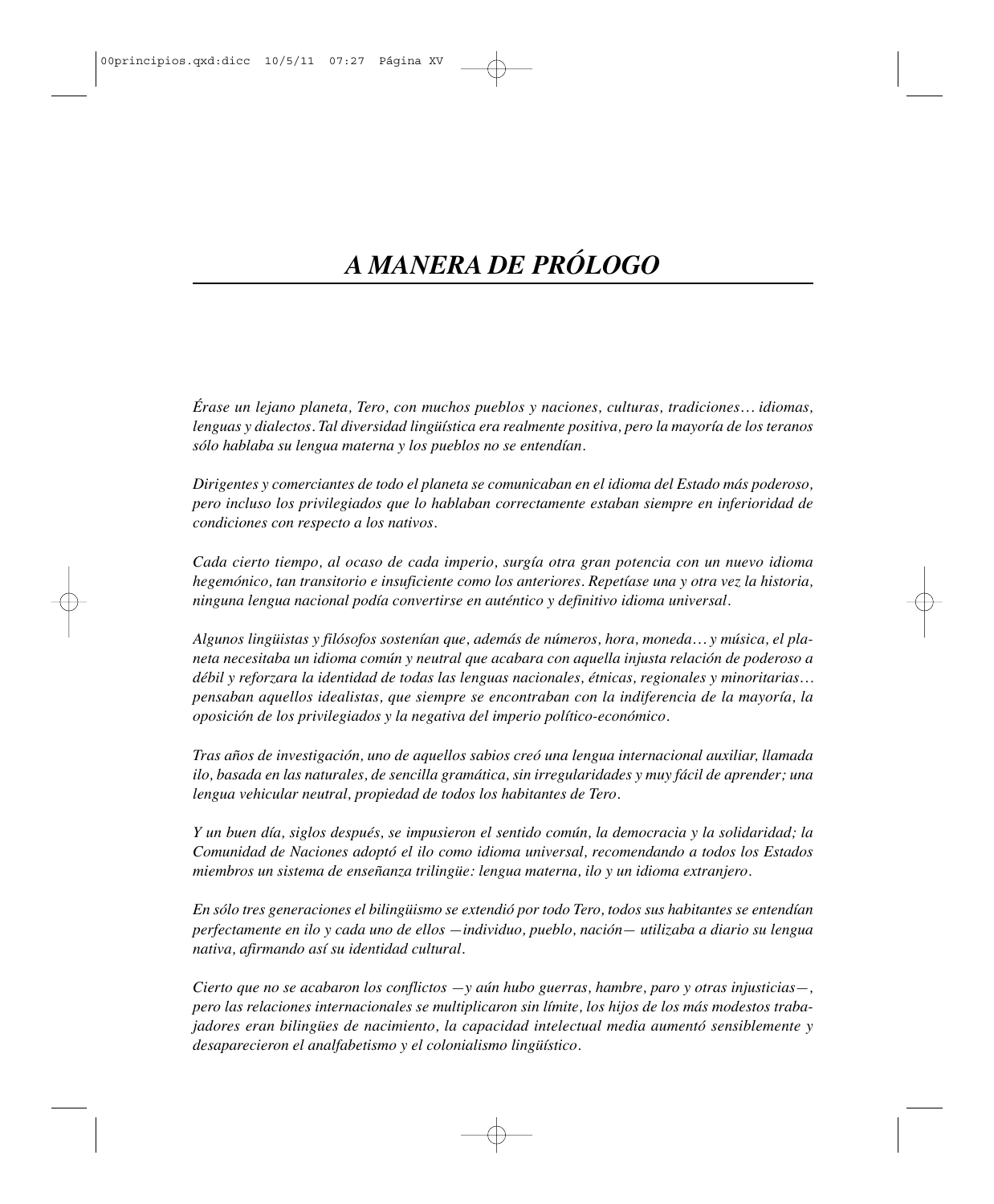# **XVI** *A manera de prólogo* **abandon**

*Ocho mil millones de habitantes, con miles de lenguas diferentes, se entendían en ilo, idioma materno-universal perfectamente compatible con el más elemental de los dialectos, con el muy respetable dialecto hablado por los vecinos de la más apartada aldea, quienes —increíble, años atrás— podían conversar con cualquier forastero de cualquier nacionalidad, pues todos ellos eran ilohablantes. Al menos en cuanto a lenguaje habíanse acabado los privilegios, todos los teranos eran privilegiados.*

*Gracias a muchos lingüistas, pensadores, políticos... y gracias sobre todo a millones de anónimos idealistas de todos los países, habíase al fin demostrado que la amistad entre todos los pueblos dependía en gran medida de sueños, ideales, utopías... y de un idioma común.*

*GCSB, FEB 2011*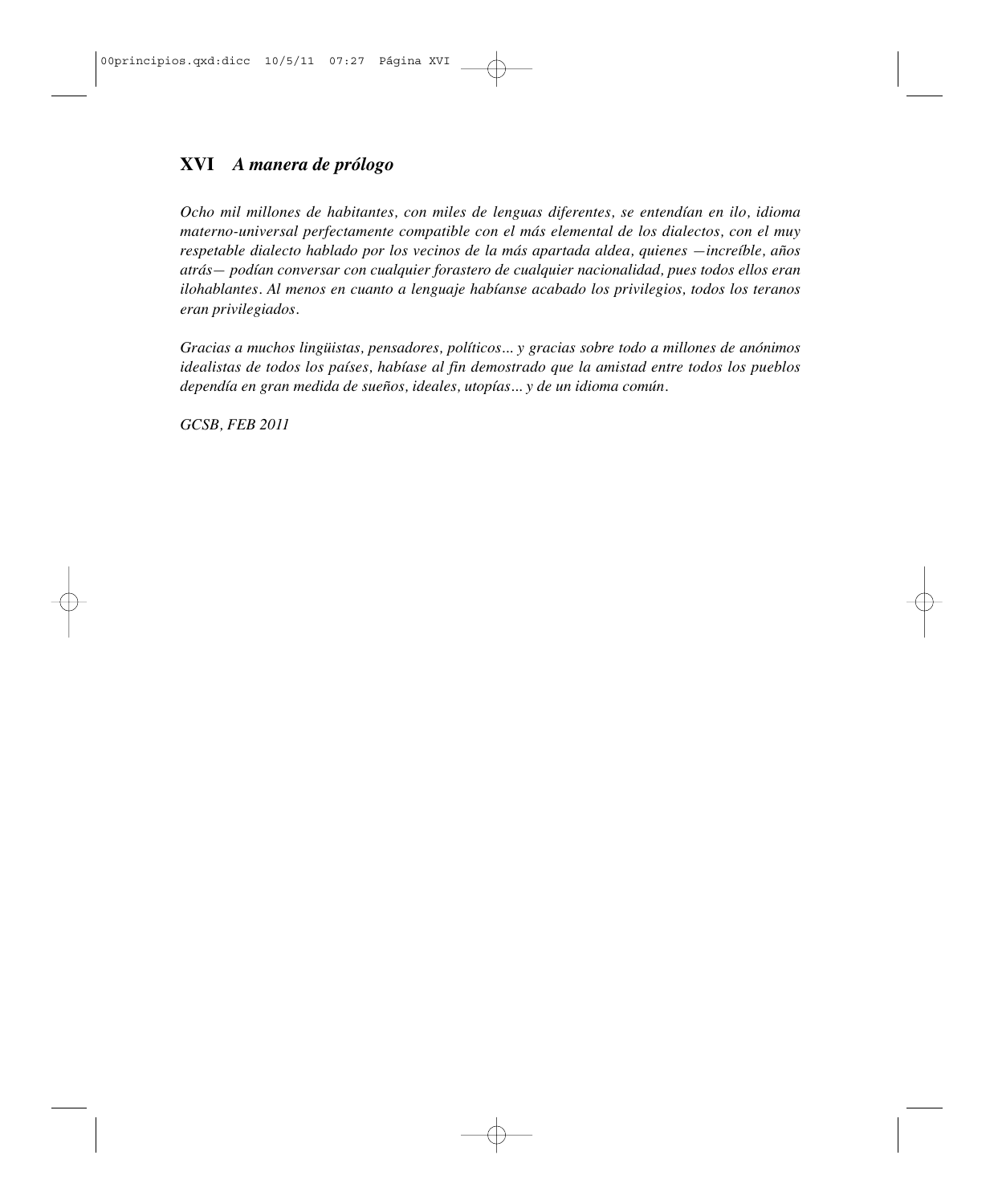# **ENGLISH-SPANISH**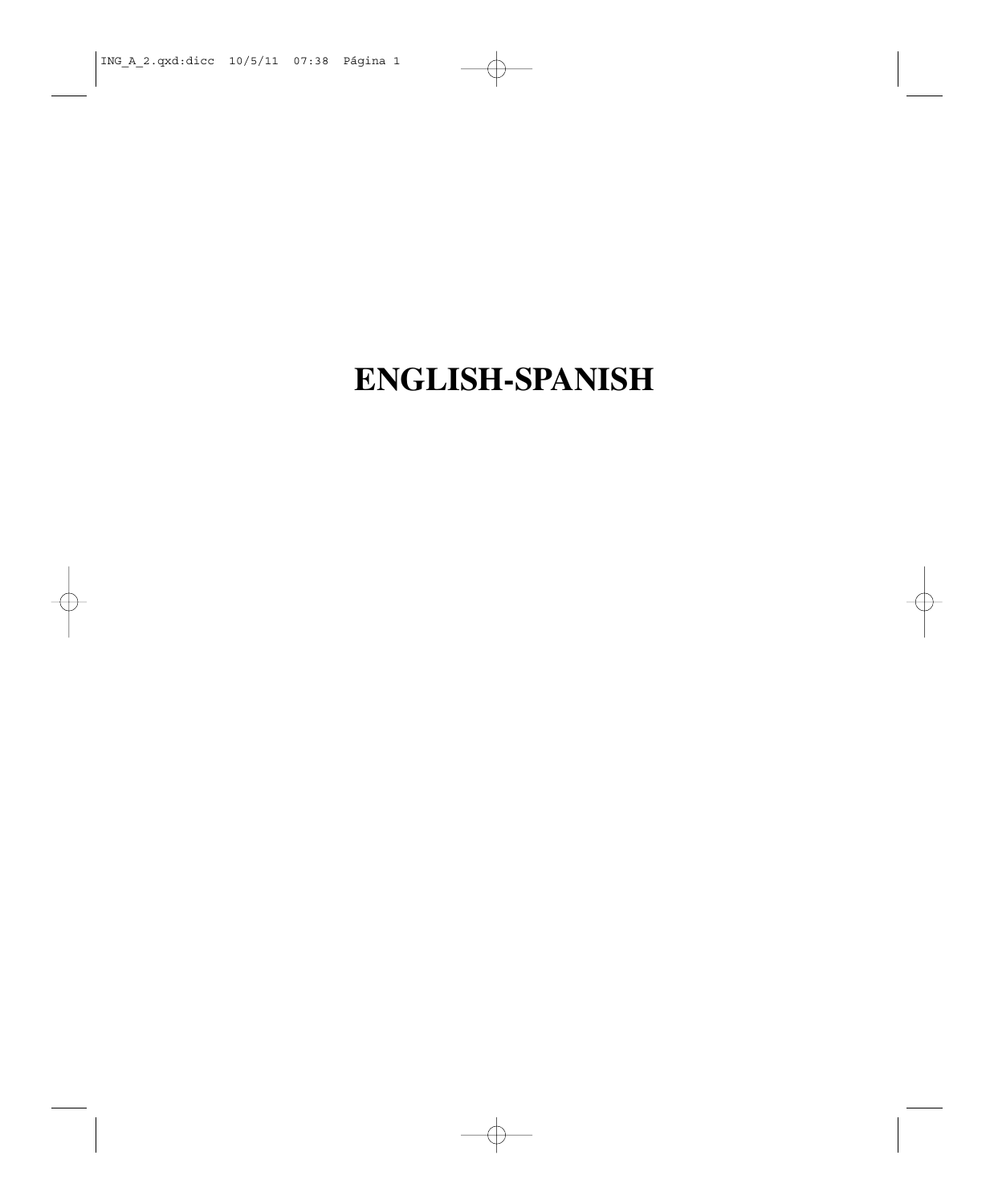# *ALFA*

**A** = *ALFA / ALPHA* **[***'al-fah***],** [*ál-fa*].

- $A =$ **amber** = ámbar.
- **A400M** = **military transport aircraft** = avión de transporte militar.
- **AA** = **absolute altitude** = altitud absoluta.
- **AA** = **air ambulance** = avión ambulancia.

**AA** = **antiaircraft** = antiaéreo.

- **AA** = **approach angle** = ángulo de aproximación.
- $AA =$ **approved agency** = agencia acreditada.
- $A/A =$ **air-to-air** = aire-aire.
- **AAA** = **amended meteorological message** = mensaje meteorológico enmendado.
- **AAA** = **antiaircraft artillery** = artillería antiaérea.
- **AAC** = **aeronautical administrative communications** = comunicaciones de administración aeronáutica.
- **AAF** = **army airfield** = aeródromo del ejército.
- **AAF** = **auxiliary airfield** = aeródromo auxiliar.
- $AAI = angle of approach indicator = indicator$ ángulo de aproximación.
- **AAIB** = **Air Accident Investigation Branch** = División de Investigación de Accidentes Aéreos.
- **AAIM** = **aircraft autonomous integrity monitoring** = control de integridad autónomo de la aeronave, vigilancia autónoma de la integridad en la aeronave.
- **AAL** = **above aerodrome level** = por encima del nivel del aeródromo.
- $AAM = air-to-air \text{~misile} = misil \text{~aire} \cdot aire.$
- $\mathbf{A}\mathbf{\&P}$  = **airframe and power plant** = célula y motor. **~ mechanic.** Mecánico de células y motores.
- $AAR = air-to-air$  refuelling  $=$  reabastecimiento aireaire.
- **AB** = **air base** = base aérea.
- **abandon.** Abandonar. Evacuar. Interrumpir maniobra, abortar.
	- **~ed aerodrome.** Aeródromo abandonado.
	- **~ed runway.** Pista abandonada.
	- **~ed take-off.** Despegue interrumpido, despegue abortado.
	- **~ment.** Abandono.
	- **~ment of aircraft.** Abandono de aeronaves.
- **~ the aircraft.** Abandonar el avión, evacuar el avión.
- **ABAS** = **aircraft-based augmentation system** = sistema de aumentación a bordo de aeronave.
- **abatement.** Atenuación, reducción. Supresión. **~ of radio-interference.** Supresión de radiointerferencias. **Noise ~.** Atenuación del ruido.

**abbreviate.** Abreviar. Simplificar.

- **~d callsign.** Distintivo de llamada abreviado, indicativo abreviado.
- **~d clearance.** Autorización abreviada.
- **~d heading.** Encabezamiento abreviado.
- **~d plain language.** Lenguaje claro abreviado.
- **~d plain language report.** Informe en lenguaje claro abreviado.
- **~d precision approach path indicator (APAPI).** Indicador simplificado de trayectoria de aproximación de precisión.
- **~d visual approach slope indicator (AVASI).** Indicador visual de pendiente de aproximación simplificado.
- **~d visual approach slope indicator system (AVASIS).** Sistema visual indicador de pendiente de aproximación simplificado.

**abbreviation.** Abreviatura –*a.m., bus, cm, NE*–; acrónimo –*ATIS, CAVOK, NOTAM, radar*–; sigla –*ATC, DME, QNH, VFR*–. **~s and codes.** Abreviaturas y códigos. **Aeronautical ~.** Abreviatura aeronáutica. **Identification ~.** Sigla de identificación.

**abeam (ABM).** Al través. De través, por el través. **~ the threshold.** Al través del umbral. *~ the tower. Al través de torre. Report ~ the tower. Notifique al través de torre.*

**ability.** Capacidad. Idoneidad. Helicopter's ~. Capacidad del helicóptero. **Take-off ~.** Idoneidad de despegue.

- **ab initio.** Ab initio, desde el principio, partiendo de cero; básico, elemental, inicial.
	- **~ course.** Curso básico, curso elemental.
	- **~ flying school.** Escuela básica de vuelo.
	- **~ flying training.** Enseñanza básica de vuelo, instrucción básica de vuelo.
	- **~ pilot training.** Entrenamiento básico de pilotos, entrenamiento elemental de pilotos.
	- **~ school.** Escuela básica, escuela elemental.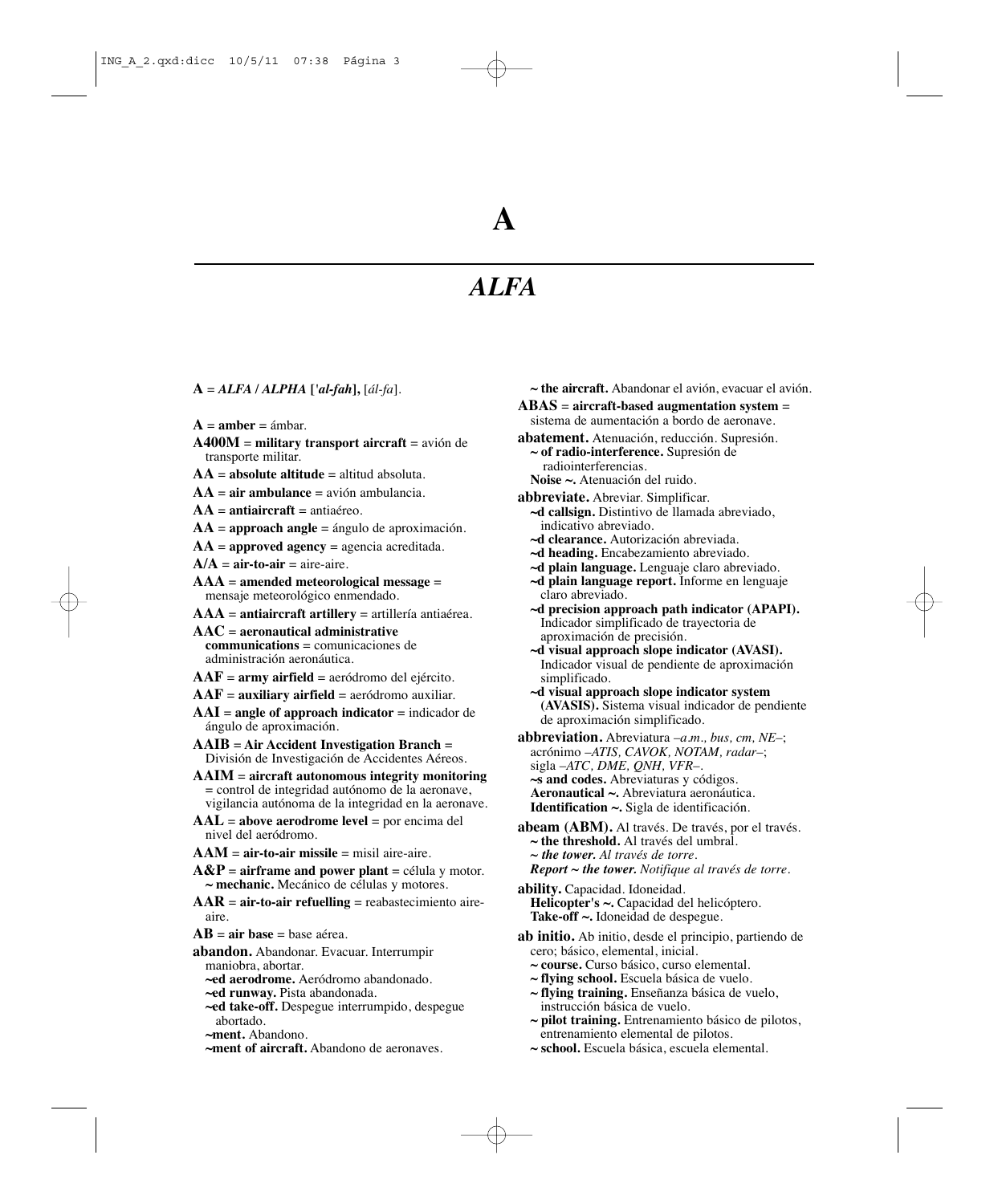- **~ training.** Formación ab initio, formación inicial, formación partiendo de cero, instrucción ab initio, instrucción elemental, instrucción inicial, entrenamiento básico, entrenamiento inicial. **~ training aircraft.** Avión de entrenamiento básico,
- entrenador básico.

#### **able.** Capaz.

#### **~-bodied attendant.** Acompañante capacitado. *Are you ~ to...? ¿Puede...?*

- 
- *Are you ~ to be airborne in two minutes? ¿Puede estar en el aire en dos minutos?*
- *Are you ~ to cross ...? ¿Puede cruzar ...?*
- *Are you ~ to cross ... at flight level ... or above? ¿Puede cruzar ... a nivel de vuelo ... o superior?*
- *Are you ~ to depart from runway ... intersection with ...? ¿Puede salir desde intersección pista ... con ...?*
- *We are not ~ to continue. No podemos continuar*  –brigadas de salvamento–.
- *When ~ proceed direct to ... Cuando pueda proceda directo a ...*

#### $ABM = abeam = al$  través.

**ABM** = **anti-ballistic missile** = antimisil.

**ABN** = **aerodrome beacon** = faro de aeródromo.

#### **abnormal.** Anormal.

- **~ and emergency procedures.** Procedimientos anormales y de emergencia.
- **~ attitude.** Actitud anormal de vuelo, actitud anormal, posición anormal de vuelo, posición anormal.
- **~ conditions.** Condiciones anormales.
- **~ operation.** Operación anormal.
- **~ procedure.** Procedimiento anormal.
- **~ situation.** Situación anormal.
- **~ variation in speed.** Variación de velocidad anormal.
- **~ vibration.** Vibración anormal.

**aboard.** A bordo.

*Papers... ~. Documentación... -A bordo. Welcome ~. Bienvenido(s) a bordo.*

#### **abort.** Abortar, interrumpir.

- **~ a landing.** Abortar un aterrizaje, interrumpir un aterrizaje, irse al aire, hacer *motor y al aire*.
- **~ a take-off.** Abortar un despegue, interrumpir un despegue.
- **~ed landing.** Aterrizaje abortado, aterrizaje interrumpido.
- **~ed take-off.** Despegue abortado, despegue interrumpido.
- *~ing take-off. Abortando despegue*.\*
- *~ take-off. Aborte despegue.*
- *~ take-off, I say again, abort take-off*. *Aborte despegue, repito, aborte despegue.*
- **~ the approach.** Abortar la aproximación, interrumpir la aproximación.
- **The pilot ~ed the take-off.** El piloto abortó el despegue.
- **about.** Alrededor de, aproximadamente.

**~ to.** A punto de.

**~ to land.** A punto de aterrizar.

- **~ to lift off.** A punto de despegar.
- $\sim$  to take off. A punto de despegar.
- **~ to touch down.** A punto de aterrizar.

**above (ABV).** Por encima de. Por encima, sobre. Superior. Más de.

- **~ aerodrome level (AAL).** Por encima del nivel del aeródromo.
- **~ cloud.** Sobre nubes.
- **~ company minima.** Por encima de los mínimos de compañía.
- **~ field level (AFL).** Por encima del nivel del campo.
- *~ flight level ... Por encima de nivel de vuelo ...*
- *~ glide path. Por encima de la senda de planeo, por encima de la trayectoria de planeo.*
- **~ ground.** Sobre tierra, sobre el terreno.
- **~ ground level (AGL).** Sobre el nivel del terreno.
- **~ mean sea level (AMSL).** Sobre el nivel medio del mar.
- **~ mountains (MON).** Sobre montañas.
- **~ sea.** Sobre el mar, sobre el agua.
- **~ sea level (ASL).** Sobre el nivel del mar. **Altitude ~ sea level.** Altitud sobre el nivel del mar.
- **~ the highest obstruction (AHO)**. Por encima del obstáculo más alto.
- **~ terrain.** Sobre el terreno.
- *~ you. Por encima de usted.*
- **~ zero.** Sobre cero.
- *At flight level ... or ~. A nivel de vuelo ... o superior.* **Ceiling,**  $\sim 60.000$  **feet.** Techo, más de  $60.000$  pies.
- *Slightly ~. Ligeramente por encima.*

#### **abrupt.** Brusco.

- **~ change.** Cambio brusco.
- **~ changes in altitude.** Cambios bruscos en la altitud.
- **~ changes in attitude.** Cambios bruscos en la actitud de vuelo.
- **~ manoeuvre.** Maniobra brusca.
- **ABS** = **anti-lock braking system** = sistema de frenado antibloqueo.
- **ABS** = **autobraking system** = sistema de frenado automático.
- **absolute.** Absoluto.
	- **~ altimeter.** Altímetro absoluto.
	- **~ altitude (AA).** Altitud absoluta.
	- **~ ceiling.** Techo absoluto.
	- **~ delay.** Retardo absoluto.
	- **~ humidity.** Humedad absoluta.
	- **~ instability.** Inestabilidad absoluta.
	- **~ precedence.** Preferencia absoluta, prioridad absoluta.
	- **~ pressure.** Presión absoluta.
	- **~ stability.** Estabilidad absoluta.
	- **~ temperature.** Temperatura absoluta, temperatura Kelvin.
	- **~ value.** Valor absoluto.
	- **~ velocity.** Velocidad absoluta.
	- **~ world record.** Marca mundial absoluta, récord mundial absoluto.
	- **~ zero.** Cero absoluto, -273,15 °C.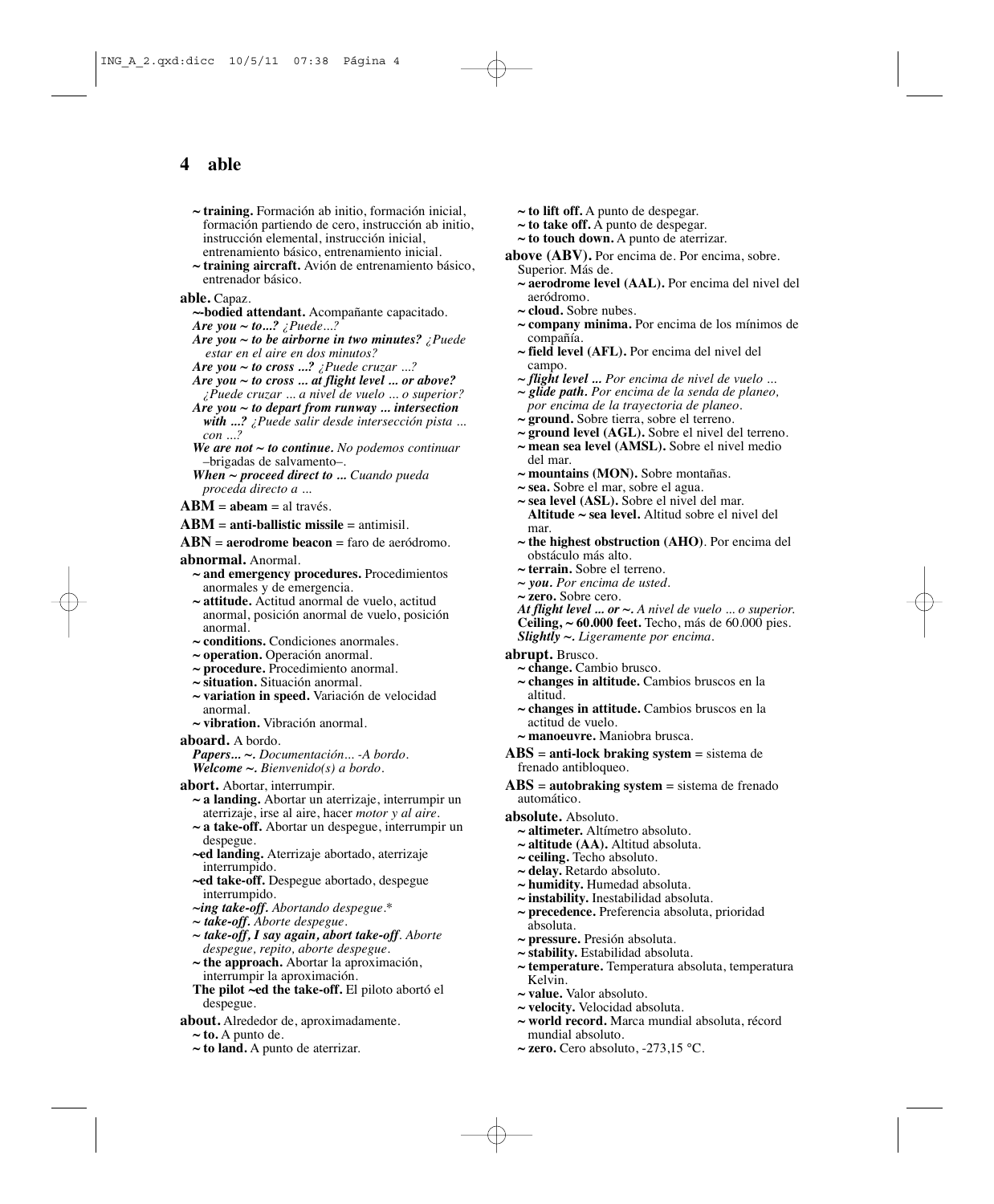**absorb.** Absorber. Amortiguar. **~ delay.** Absorber demora.

**~ent material.** Material absorbente. **~er.** Amortiguador. **Sound ~er.** Amortiguador de sonido.

**Vibration ~er.** Amortiguador de vibración.

**absorption.** Absorción. Amortiguamiento.

 $\bf{A}BT =$ **about** = alrededor de.

**abuse.** Uso indebido.

**Drug ~.** Uso indebido de estupefacientes.

 $ABV = above = por encima de.$ 

**AC** = **advisory circular** = circular informativa.

 $AC =$ **alternating current** = corriente alterna.

 $A/C =$ **aircraft** = aeronave, avión.

**Ac** = **altocumulus** = altocúmulos, altocumulus.

**ACA** = **arctic control area** = área ártica de control. **academy.** Escuela.

**~ of aeronautics.** Escuela aeronáutica. **Helicopter ~.** Escuela de helicópteros.

**ACARS** = **aircraft communications addressing and reporting system = sistema de** direccionamiento y notificación para comunicaciones con aeronaves.

**ACAS** = **airborne collision avoidance system** = sistema anticolisión de a bordo. **~-equipped aircraft.** Aeronave equipada con

sistema anticolisión, aeronave con equipo anticolisión.

**~ resolution advisory.** Aviso de decisión ACAS, aviso de resolución ACAS.

**ACAS II** = **airborne collision avoidance system which provides advisories limited to the vertical plane** = sistema anticolisión de a bordo que proporciona avisos limitados al plano vertical.

**ACAS III** = **airborne collision avoidance system which provides advisories in both the vertical and horizontal plane** = sistema anticolisión de a bordo que proporciona avisos tanto en el plano vertical como en el horizontal.

- **ACC** = **air combat command** = mando aéreo de combate.
- $\angle$ **ACC** = **area control** = control de área.

**ACC** = **area control centre** = centro de control de área.

*Accel* = **acceleration phase** = fase de aceleración.

#### **accelerate.** Acelerar.

- **~d course.** Curso acelerado, curso intensivo.
- **~d free fall (AFF).** Caída libre acelerada –curso intensivo de paracaidismo acrobático–.
- **~d motion.** Movimiento acelerado.

**~d training.** Entrenamiento acelerado, entrenamiento intensivo.

**~-stop distance (ASD).** Distancia de aceleraciónparada.

**~-stop distance available (ASDA)**. Distancia disponible de aceleración-parada.

**~-stop distance required.** Distancia requerida de aceleración-parada.

**acceleration.** Aceleración. **~ control unit.** Mando de aceleración. **~ due to gravity (G, g).** Aceleración de la gravedad  $-9.81 \frac{\text{m}}{\text{s}^2}$ **~ error.** Error de aceleración. **~ indicator.** Acelerómetro. **~ phase (***Accel***).** Fase de aceleración. **~ segment.** Tramo de aceleración. **Angular ~.** Aceleración angular. **Linear ~.** Aceleración lineal. **accelerator.** Acelerador. **~ pump.** Bomba de aceleración. **accelerometer.** Acelerómetro –instrumento que mide la aceleración–. **accept.** Aceptar. **~ing controller.** Controlador aceptante. **~ing sector.** Sector aceptante. **~ing unit.** Dependencia aceptante. *Do you ~ rolling departure? ¿Acepta salida en carrera?* **acceptable.** Aceptable. Admisible. **~ level.** Nivel aceptable, nivel admisible. **~ level of safety.** Nivel de seguridad aceptable. **acceptance (ACP).** Aceptación. Admisión. Recepción. **~ deadline.** Hora límite de aceptación, tiempo límite de aceptación. **~ flight.** Vuelo de recepción. **~ of offer.** Aceptación de oferta.  $\sim$  of the flight plan. Aceptación del plan de vuelo. **~ rate.** Régimen de aceptación, tasa de aceptación. **~ rate of traffic.** Tasa de aceptación de tráfico. **~ test.** Prueba de recepción. **Cargo ~.** Aceptación de la carga. *Last minute ~. Admisión último momento.* **access.** Acceso. **~ control.** Control de acceso(s). **~ corridor.** Pasillo de acceso. **~ door.** Compuerta de acceso, tapa de acceso. Puerta de acceso. **Fuselage ~ doors.** Puertas de acceso al fuselaje. **~ panel.** Panel de acceso. **~ road.** Vía de acceso. **~ steps.** Escalera de acceso. **~ to the runway.** Acceso a la pista. **Cockpit ~.** Acceso a cabina. Passenger ~ Acceso de pasajeros. **accessory.** Accesorio. Auxiliar, secundario. **~ clouds.** Nubes accesorias –*incus, mamma, virga, praecipitatio, arcus, tuba, pileus, velum, pannus*–. **~ compartment.** Compartimiento de accesorios. **~ equipment.** Equipo auxiliar. **~ section.** Sección de accesorios. **ACCID** = **notification of an aircraft accident** = notificación de un accidente de aviación. **accident.** Accidente.

- **~ analysis.** Análisis de accidentes.
- **~ causes.** Causas de los accidentes.
- **~ data.** Datos sobre accidentes.
- **~ data report.** Informe de datos sobre accidentes.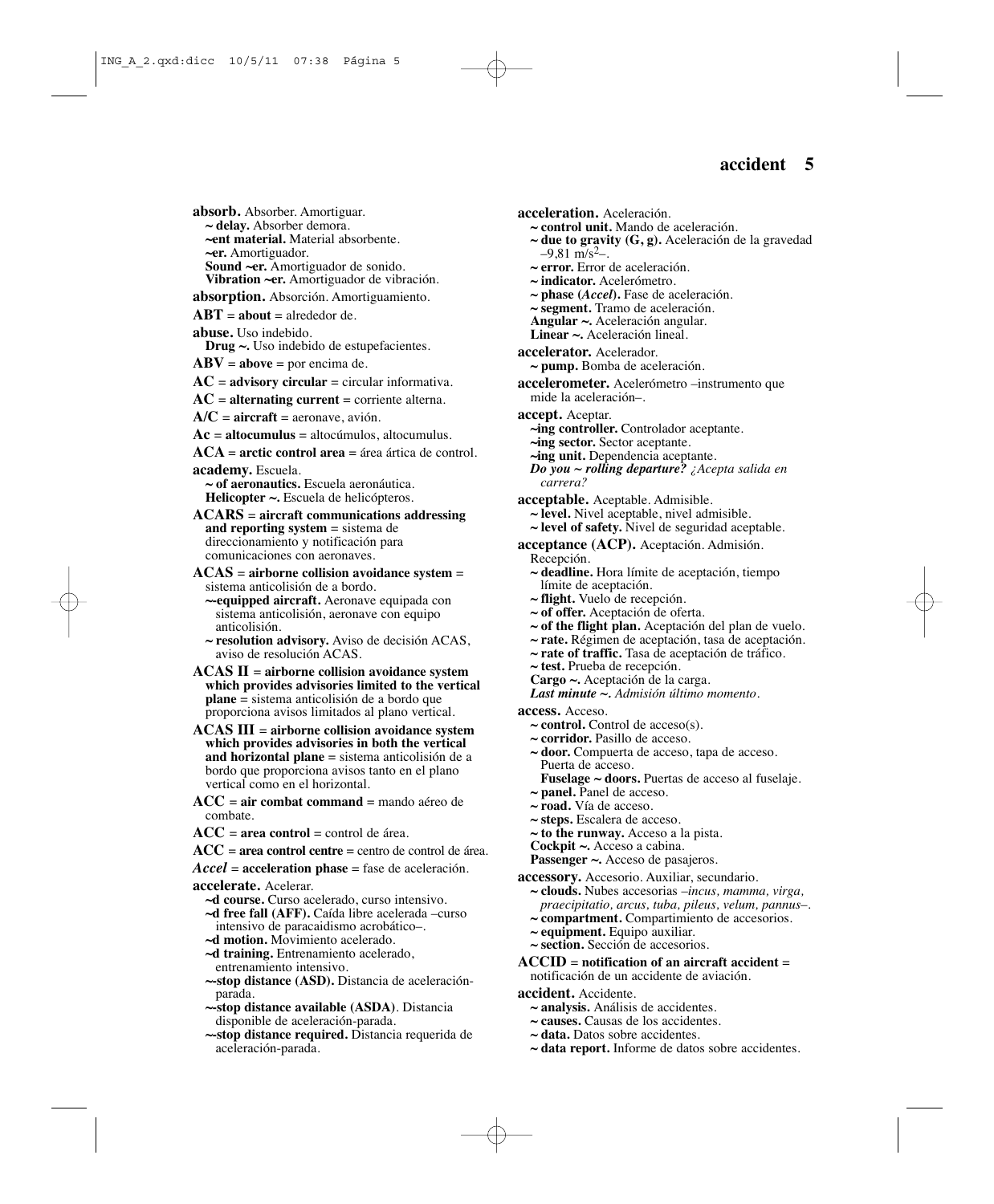#### **6 accommodation abandon**

- **~ during approach.** Accidente durante la aproximación.
- **~ during landing.** Accidente al aterrizaje.
- **~ during take-off.** Accidente al despegue.
- **~ figures.** Cifras de accidentes.
- **~/incident reporting (ADREP)**. Notificación de accidentes/incidentes.
- **~/incident reporting manual**. Manual de notificación de accidentes/incidentes.
- **~ information.** Información sobre accidentes.
- **~ investigation.** Investigación de accidentes.
- **~ investigation board.** Comisión de investigación de accidentes.
- **~ investigation committee.** Comisión de investigación de accidentes.
- **~ investigator.** Investigador de accidentes.
- **~ message.** Mensaje de accidente.
- **~ prevention.** Prevención de accidentes.
- **~ prevention adviser (APA).** Asesor de prevención de accidentes.
- **~ prevention manual.** Manual de prevención de accidentes.
- **~ prevention programme.** Programa de prevención de accidentes.
- **~ rate.** Índice de accidentes, siniestralidad.
- **~ reconstruction.** Reconstrucción de accidentes.
- **~ report.** Notificación de accidente.
- **~ reporting.** Notificación de accidentes.
- **~ scene.** Lugar del accidente.
- **~ statistics.** Estadísticas de accidentes.
- **~ site.** Lugar del accidente.
- **~ without casualties.** Accidente sin víctimas.
- **~ without fatalities.** Accidente sin víctimas.
- **Aircraft ~.** Accidente de aviación.

#### **accommodation.** Alojamiento. Capacidad. Espacio.

- **~, crew of seven, including cabin staff and ... passengers.** Capacidad, tripulación de siete –incluida tripulación auxiliar– y ... pasajeros.
- **~, crew of six and ... passengers plus freight.** Capacidad, tripulación de seis y ... pasajeros más carga.
- **~, crew of two plus freight.** Capacidad, tripulación de dos más carga.
- **~, eight seats.** Capacidad, ocho plazas. Espacio, ocho plazas.
- **~, five seats.** Capacidad, cinco plazas. Espacio, cinco plazas.
- **~, flight crew of two and ... passengers.** Capacidad, tripulación de vuelo de dos y ... pasajeros.
- **~ for ... passengers.** Capacidad para ... pasajeros.
- **~, four seats.** Capacidad, cuatro plazas. Espacio, cuatro plazas.
- **~, instructor and pupil in tandem.** Capacidad, instructor y alumno en tándem.
- **~, pilot and co-pilot.** Capacidad, piloto y copiloto.
- **~, pilot and pupil.** Capacidad, piloto y alumno.
- **~, pilot and up to ... passengers.** Capacidad, piloto y hasta ... pasajeros.
- **~, pilot only.** Capacidad, sólo piloto.
- **~, six seats.** Capacidad, seis plazas. Espacio, seis plazas.
- **~, two pilots in tandem.** Capacidad, dos pilotos en tándem.
- **~, two pilots plus eight passengers.** Capacidad, dos pilotos más ocho pasajeros.
- **~, two seats in tandem.** Capacidad, dos asientos en tándem.
- **~, two seats side-by-side.** Capacidad, dos asientos lado a lado.
- **~, up to ten seats.** Capacidad, hasta diez plazas.
- **~, up to three controllers and equipment.** Espacio, hasta tres controladores y equipos.
- **Passenger ~.** Alojamiento de pasajeros.
- **accompanied.** Acompañado.
	- **~ baggage.** Equipaje acompañado.
	- **~ minor.** Menor acompañado.
- **accord.** Acuerdo.
	- **Schengen A~.** Acuerdo (de) Schengen –supresión de controles en las fronteras interiores entre países europeos–.
- **accredited.** Acreditado, oficial. Competente.
	- **~ medical conclusion.** Dictamen médico acreditado.
	- **~ observer.** Observador competente.
	- **~ representative.** Representante acreditado, representante oficial.
- **accretion.** Acumulación.
- **Ice ~.** Acumulación de hielo.
- **accumulate.** Acumular(se). **~d ice.** Hielo acumulado.
- **accumulation.** Acumulación. **Ice ~.** Acumulación de hielo.
- **accumulator.** Acumulador.
- **accuracy.** Exactitud. Precisión.
	- **~ landing.** Aterrizaje de precisión.
	- **~ of GPS.** Exactitud del GPS, precisión del GPS.
	- **Extreme ~.** Máxima exactitud.
	- **Range ~.** Precisión en distancia.
- **accurate.** Exacto. Correcto. Preciso.
	- **~ information.** Información correcta.
	- **~ instructions.** Instrucciones precisas.
	- **~ phraseology.** Fraseología correcta, fraseología precisa.
	- **~ position.** Posición exacta.
- **ACFT** = **aircraft** = aeronave, avión.
- **achieve.** Conseguir, lograr.
	- **~ a safe flow of traffic.** Conseguir una afluencia de tránsito segura.
	- **~ the required separation.** Lograr la separación requerida.

**ACI** = **Airports Council International** = Consejo Internacional de Aeropuertos.

- **acid.** Ácido.
	- **~ rain.** Lluvia ácida –precipitación que contiene contaminantes ácidos–.
- **ACINT** = **acoustic intelligence** = inteligencia acústica.
- $ACK = **acknowledge** = **acuse recibo**$ .
- **ACK** = **acknowledgement** = aceptación.
	- **~ message.** Mensaje de aceptación.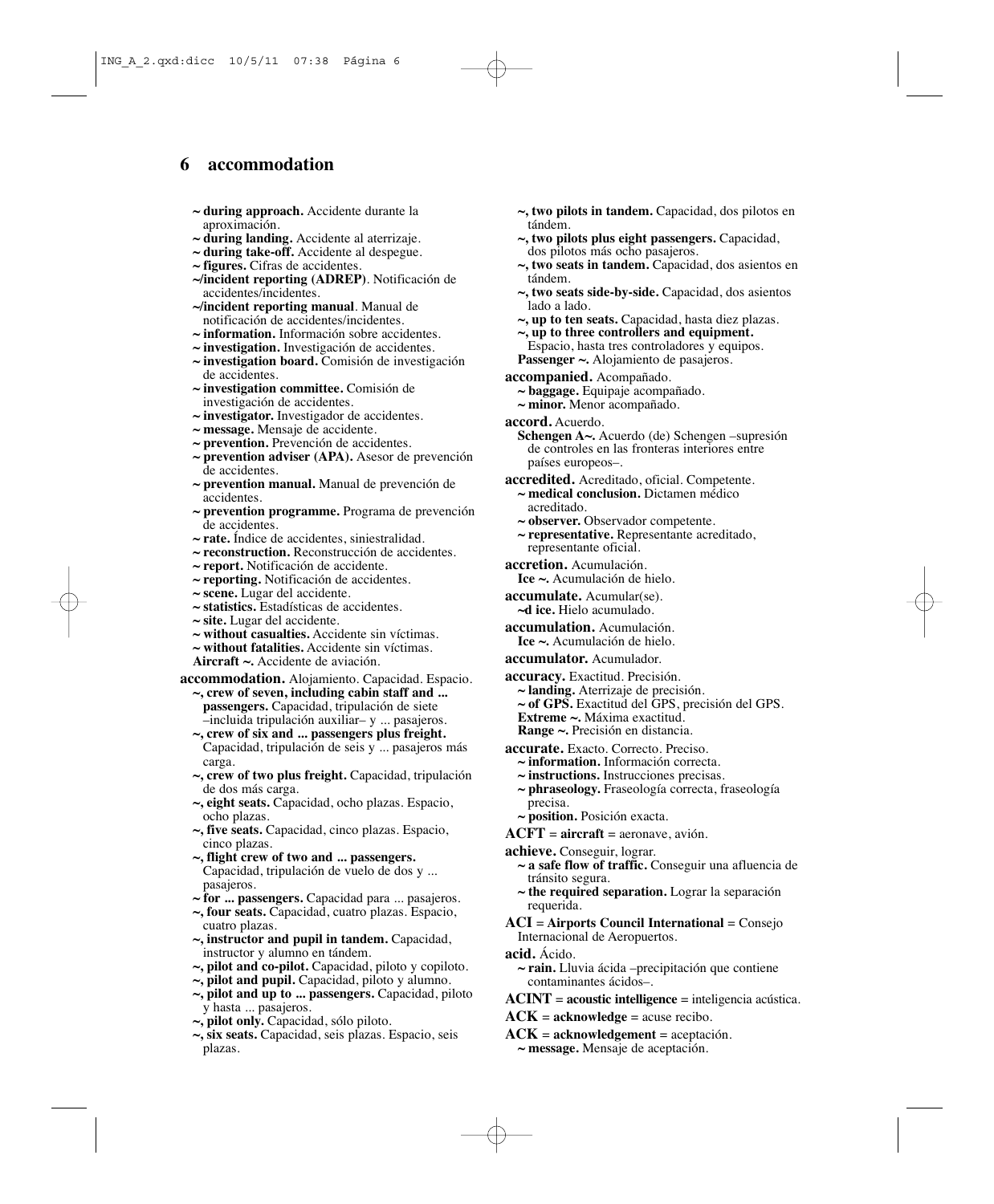**acknowledge.** Acusar recibo de. Confirmar.

*~ (ACK). Acuse recibo* –comunique si ha recibido y comprendido este mensaje–.

*Do not ~ further instructions. No acuse recibo de instrucciones posteriores.*

- **~ all messages.** Acusar recibo de todos los mensajes.
- *~ by flashing landing lights. Confirme encendiendo y apagando faros de aterrizaje.*
- *~ by moving ailerons. Confirme moviendo alerones.*
- *~ by moving rudder. Confirme moviendo timón de dirección.*
- *~ by rocking wings. Confirme alabeando, confirme balanceando alas.*
- **~ment (ACK).** Aceptación. Acuse de recibo. Confirmación.
- **~ment of liability.** Aceptación de responsabilidad. **~ment of messages.** Acuse de recibo de mensajes.

**ACL** = **altimeter check location** = emplazamiento de verificación de altímetro.

**aclinic line.** Línea aclínica, línea de inclinación magnética nula, ecuador magnético.

**ACLS** = **automatic carrier landing system** = sistema automático de aterrizaje en portaviones.

**ACM** = **acoustic countermeasures** = contramedidas acústicas.

**ACM** = **air combat manoeuvring** = maniobras de combate aéreo.

**ACMI** = **aircraft-crew-maintenance-insurance** = aeronave-tripulación-mantenimiento-seguro.

**ACN** = **aircraft classification number** = número de clasificación de aeronaves.

#### **acoustic.** Acústico.

- **~ countermeasures (ACM).** Contramedidas acústicas.
- **~ homing.** Guiado acústico.
- **~ impact.** Impacto acústico.
- **~ insulation.** Aislamiento acústico.
- **~ intelligence (ACINT).** Inteligencia acústica.
- **~ signal.** Señal acústica.
- **~ signature.** Firma acústica.
- **~ treatment.** Tratamiento acústico. Insonorización.
- **~ tube.** Tubo acústico.
- **~ velocity.** Velocidad acústica, velocidad del sonido en el aire.
- **~ wave.** Onda acústica, onda sonora.
- **~ wind.** Viento acústico.
- **ACP** = **acceptance** = aceptación.

**ACP** = **area control procedural** = control de área por procedimientos.

**~ rating.** Habilitación de control de área por procedimientos.

 $ACP =$  **audio control panel** = panel de control de audio.

 $\mathbf{ACPT}$  =  $\mathbf{accept}$  /  $\mathbf{accepted}$  =  $\mathbf{accept}$  /  $\mathbf{accept}$ 

**acquire.** Adquirir. Localizar.

**~d immune deficiency syndrome (AIDS).** Síndrome de inmunodeficiencia adquirida, SIDA. **~ the runway.** Localizar la pista.

- **acquisition.** Adquisición, detección, localización.
	- **~ beacon.** Faro de localización.
	- **~ radar.** Radar de detección, radar de localización. **Target ~.** Adquisición de blancos, detección de
		- blancos.
	- **Visual ~.** Localización visual.
- **ACR** = **aerodrome control radar** = radar de control de aeródromo.
- **acrobatic.** Acrobático.
- **~ aeroclub exercises.** Ejercicios acrobáticos de aeroclub.
- **~ airplane.** Avión acrobático.
- **~ category.** Categoría acrobática.
- **~ category airplane.** Avión de categoría acrobática.
- **~ flight.** Vuelo acrobático.
- **acrobatics.** Acrobacia. Maniobras acrobáticas. Vuelo acrobático.
	- **~ in free fall.** Acrobacia en caída libre.
	- **Aerial ~.** Acrobacia aérea.

**acronym.** Acrónimo –sigla que se pronuncia como palabra: *ATIS, CAVOK, NOTAM, radar*–. **Aeronautical ~s.** Acrónimos aeronáuticos, siglas aeronáuticas.

- **across.** A través de, por. De través.
	- **~ the apron.** A través de la plataforma, por la plataforma.
	- **Taxi route**  $\sim$  **the apron.** Vía para el rodaje a través de la plataforma.

**Wind ~.** Viento de través.

- **acrylic.** Acrílico –fibra artificial, fibra sintética–.
	- **~ canopy.** Cúpula de acrílico.
	- **~ fiber.** Fibra acrílica.
	- **~ fibre.** Fibra acrílica.
	- **~ material.** Material acrílico.
	- **~ plastic.** Plástico acrílico.
	- **~ resin.** Resina acrílica.
	- **~ windows.** Ventanillas de acrílico.
	- **~ windscreen.** Parabrisas de acrílico.
- **ACS** = **area control surveillance** = control de
- vigilancia de área.
- **~ rating.** Habilitación de control de vigilancia de área.
- $ACT = activation message = message$  de activación.
- $ACT = active / activated / activity = activo /$ activado / actividad.
- **ACT** = **aircrew co-ordination training** = instrucción en la coordinación de la tripulación.
- **act.** Acto; actuar. Ley.
	- **~ of sabotage.** Acto de sabotaje.
	- **~s of unlawful interference.** Actos de interferencia ilícita.

**Air navigation ~.** Ley de navegación aérea.

- **action.** Acción. Actuación. Maniobra. Medida. **~ code.** Código de acción.
	- **Avoiding ~.** Acción evasiva.
	- **Evasive ~.** Maniobra de evasión.
	- **Pilot's ~.** Actuación del piloto.
- **Prevention ~s.** Medidas de prevención.
- **Radius of ~.** Radio de acción.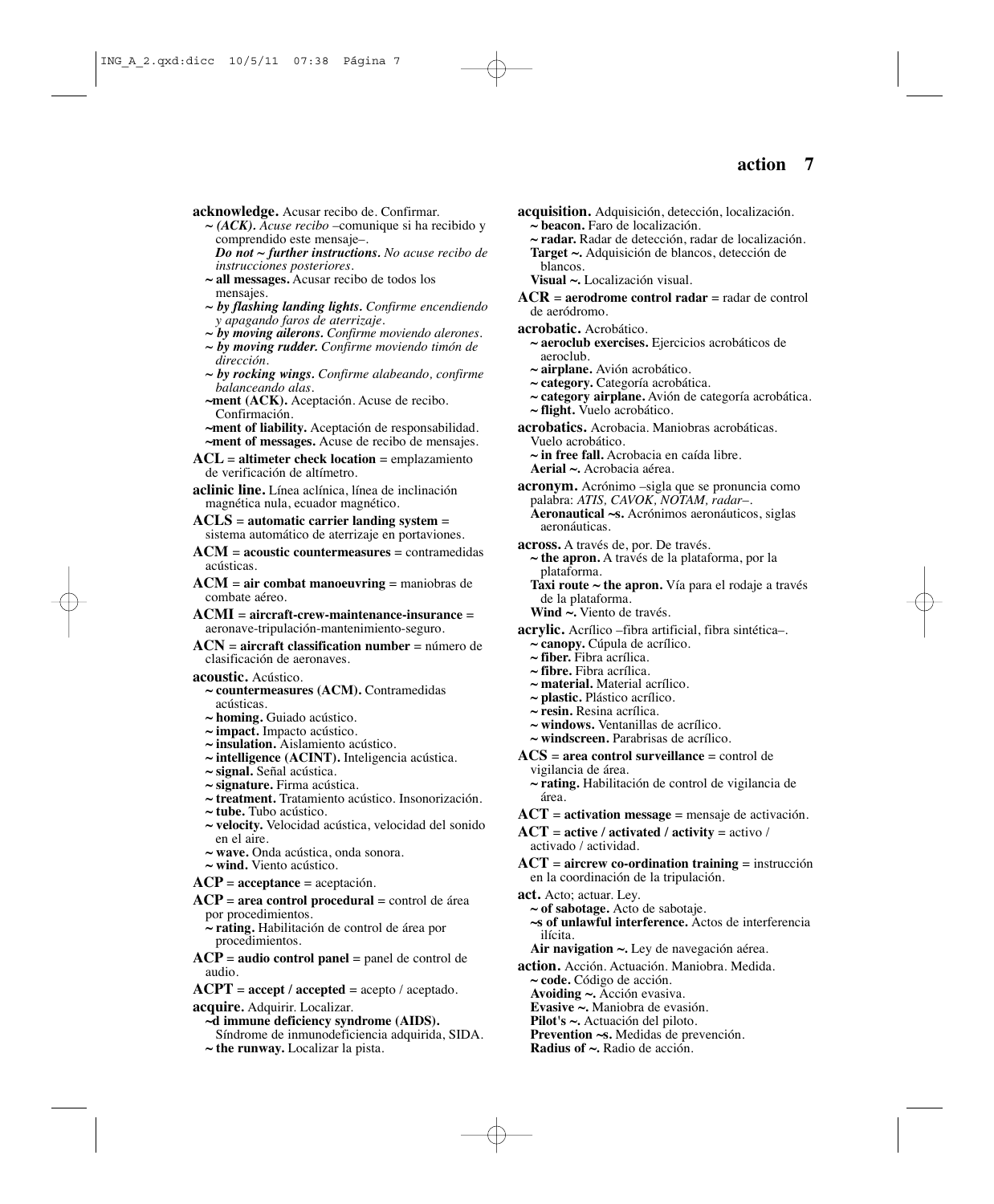# **8 activate abandonn**

**activate.** Activar. **~d system.** Sistema activado. **Computer ~d.** Activado por computador.

**activation.** Activación.

**~ message (ACT).** Mensaje de activación. **~ of flight plans.** Activación de planes de vuelo. **Manual ~.** Activación manual.

**active (ACT).** Activo, en actividad. En servicio, en uso.

**~ air defence.** Defensa aérea activa.

- **~ danger area.** Zona peligrosa en actividad.
- **~ decoder.** Descifrador activo.
- **~ homing.** Guiado activo.
- **~ jamming.** Perturbación activa, interferencia intencionada.
- **~ military training area.** Zona de entrenamiento militar en actividad.
- **~ noise control.** Control de ruido activo.
- **~ restricted area.** Zona restringida en actividad.
- **~ runway.** Pista activa. Pista en servicio, pista en uso.
- **~ thunderstorm.** Tormenta activa.
- **~ tracking.** Seguimiento activo.
- **~ TSA.** Área temporalmente segregada en actividad.

**~ volcano.** Volcán activo, volcán en actividad.

*Vacating ~. Abandonando pista.\**

**activity (ACT).** Actividad.

- **~ announced by ATIS.** Actividad anunciada por ATIS.
- **~ announced by NOTAM.** Actividad anunciada por NOTAM.
- **~ hours.** Horario de actividad.
- **~ schedule.** Horario de actividad.
- **Aerial ~.** Actividad aérea.
- **Helicopter ~.** Actividad de helicópteros.

**Volcanic ~.** Actividad volcánica.

**actual.** Real. Actual, presente.

- **~ danger.** Peligro real.
- **~ flight path.** Trayectoria real de vuelo.
- **~ hazard.** Riesgo real.
- **~ landing weight (ALW).** Peso real de aterrizaje.
- **~ operating time.** Tiempo real de funcionamiento.
- **~ range.** Alcance real.
- **~ size.** Tamaño real.
- **~ take-off time (ATOT).** Hora real de despegue.
- **~ take-off weight (ATOW).** Peso real de despegue.
- **~ time of arrival (ATA).** Hora real de llegada.
- **~ time of departure (ATD).** Hora real de salida.
- **~ time over (ATO).** Hora real sobre.
- **~ weather.** Tiempo actual, tiempo presente.
- *~ weather information available on control frequency. Información de tiempo actual disponible en frecuencia de control.*
- **~ weight (A/W).** Peso real.
- **~ zero fuel weight (AZFW).** Peso real sin combustible, peso real con combustible cero.
- **actuator.** Actuador, accionador. Gato.

**Hydraulic ~.** Actuador hidráulico. **Trim ~.** Accionador de aleta compensadora.

**acuity.** Agudeza.

**~ of hearing.** Agudeza auditiva.

**Sensory ~.** Agudeza sensorial. **Visual ~.** Agudeza visual.

- **acute.** Agudo.
	- **~ angle.** Ángulo agudo.
	- **~ fatigue.** Fatiga aguda.
	- **~ness.** Agudeza.
	- **Auditory ~ness.** Agudeza auditiva.
- **ACV** = **air cushion vehicle** = vehículo de colchón de aire.
- **AD** = **aerodrome** = aeródromo.
	- **~ closed to ACFT not equipped with radio.** Aeródromo cerrado al tráfico para aeronaves sin radio.
	- **~ closed to VFR operations.** Aeródromo cerrado para operaciones VFR.
	- **~ office.** Oficina del aeródromo.
	- **~ WRNG** = **aerodrome warning** = aviso de aeródromo.
- **AD** = **Aerodromes –AIP part 3** = Aeródromos –parte 3 de la AIP–.
- **AD** = **air defence** = defensa aérea.
- $A-D =$ **analog-digital** = analógico-digital.
- **ADA** = **advisory area** = área con servicio de asesoramiento.
- **adaptation.** Adaptación.

**Light ~.** Adaptación a la luz.

- **ADC** = **aerodrome chart** = plano de aeródromo.
- **ADC** = **air data computer** = computador de aeronavegación.
- **addict.** Adicto.
	- **Drug ~.** Drogadicto.
- **addiction.** Adicción.
	- **Drug ~.** Adicción a las drogas.
- **additional (ADDN).** Adicional, suplementario.
	- **~ information.** Información adicional, información suplementaria.
	- **~ instructions.** Instrucciones adicionales.
	- **~ message.** Mensaje adicional.
	- **~ procedure.** Procedimiento adicional.
	- **~ requirements.** Requisitos adicionales.
	- **~ restriction.** Restricción adicional.
	- **~ runway capacity.** Capacidad adicional de pista.
	- **~ traffic.** Tránsito adicional.
	- *~ traffic eastbound estimated over … at … Tránsito adicional rumbo este previsto sobre … a las …*
	- *~ traffic southbound estimated over … at … Tránsito adicional rumbo sur previsto sobre … a las …*
- **additive.** Aditivo.
	- **Antiicing ~.** Aditivo anticongelante. **Antiknock ~.** Aditivo antidetonante.
- **ADDN** = **addition / additional** = adición / adicional.
- **ADDR** = **address** = dirección.
- **address.** Dirección; dirigir. Encaminar.
	- **Aeronautical telegraphic ~.** Dirección telegráfica aeronáutica.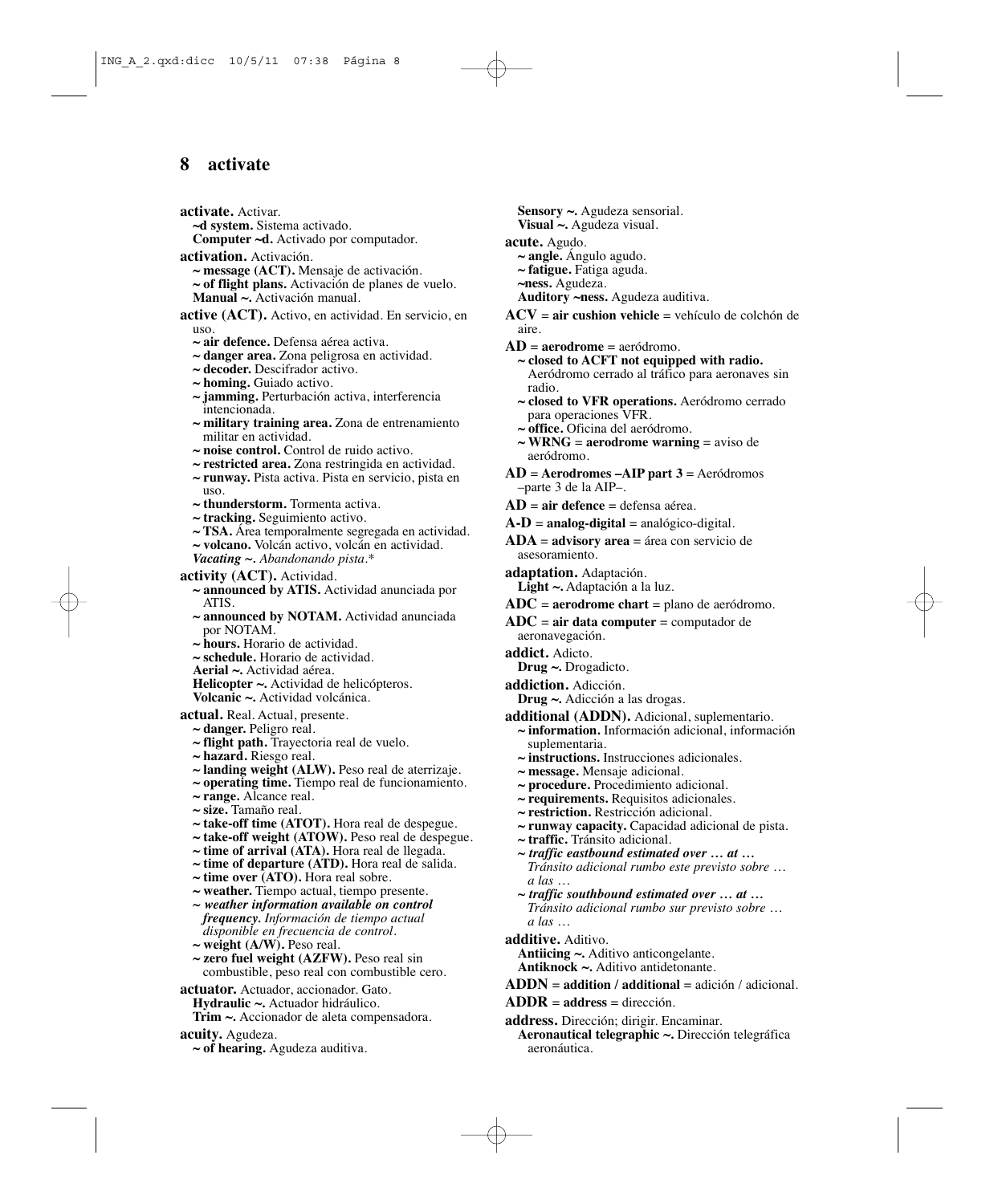**addressee.** Destinatario.

- **~ indicator.** Indicador de destinatario.
- **~ unit.** Dependencia destinataria, unidad destinataria.
- **addressing.** Direccionamiento. Encaminamiento. **~ of messages.** Direccionamiento de los mensajes. **Flight plan ~.** Encaminamiento del plan de vuelo.
- **ADEP** = **aerodrome of departure** = aeródromo de salida.
- **adequate.** Adecuado, apropiado. Suficiente.
	- **~ separation.** Separación adecuada.
	- **~ spacing.** Separación apropiada.
	- **~ training.** Instrucción suficiente.
- **ADES** = **aerodrome of destination** = aeródromo de destino.
- **ADEXP** = **ATS data exchange presentation** = presentación de intercambio de datos ATS.
- **ADF** = **advanced day fighter** = caza avanzado diurno.
- **ADF** = **automatic direction-finding equipment** = equipo radiogoniométrico automático. **~ aerial.** Antena ADF.
	- **~ receiver.** Receptor radiogoniométrico automático.
- $ADFR = air$  defence flight rules  $=$  reglas de vuelo de defensa aérea.
- **adhere.** Adherirse. Ajustarse, cumplir.
	- **~ to clearances.** Ajustarse a las autorizaciones.
	- **~ to instructions.** Cumplir las instrucciones.

**adherence.** Adherencia. Cumplimiento, mantenimiento, observancia.

- **~ to altitude.** Mantenimiento de la altitud.
- **~ to assigned Mach number.** Cumplimiento del número de Mach asignado, mantenimiento del número de Mach asignado.
- **~ to flight plan.** Observancia del plan de vuelo.
- **~ to path.** Mantenimiento de la trayectoria.
- **~ to speed.** Mantenimiento de la velocidad.
- **~ to standard phraseology.** Cumplimiento de la fraseología estándar, observancia de la fraseología reglamentaria.

#### **adhesive.** Adhesivo.

**~ sticker.** Etiqueta adhesiva, pegatina.

#### **ad hoc.** Ad hoc, especial.

- **~ committee.** Comité especial.
- **~ group of experts.** Grupo ad hoc de expertos.
- **~ group of specialists.** Grupo ad hoc de especialistas.
- **ADI** = **aerodrome control instrument** = control de aeródromo por instrumentos.
	- **~ rating.** Habilitación de control de aeródromo por instrumentos.
- **ADI** = **attitude direction indicator** = horizonte artificial.
- **adiabat.** Línea adiabática, adiabática –línea de temperatura potencial constante–. **Dry ~.** Adiabática seca.
- **adiabatic.** Adiabático –sin intercambio de calor–. **~ change of state.** Transformación adiabática.
- **~ cooling.** Enfriamiento adiabático.
- **~ curve.** Curva adiabática.
- **~ heating.** Calentamiento adiabático.
- **~ lapse rate.** Gradiente adiabático.
- **~ process.** Proceso adiabático.
- **ADID** = **aerodrome identification** = identificación de aeródromo.
- $ADIZ = air$  defence identification zone  $=$  zona de identificación de defensa aérea.
- **ADJ** = **adjacent** = adyacente.
- **adjacent (ADJ).** Adyacente.
	- **~ airspace.** Espacio aéreo adyacente.
	- **~ centres.** Centros adyacentes.
	- **~ channel.** Canal adyacente.
	- **~ facilities.** Dependencias adyacentes.
	- **~ units.** Dependencias adyacentes.
- **adjoining.** Contiguo.
	- **~ area.** Zona contigua.
- **adjust.** Ajustar. Poner a punto. Regular. Corregir. *~ rate of descent. Ajuste régimen de descenso,*
	- *ajuste velocidad vertical de descenso.*
	- *~ speed to ...KT. Ajuste velocidad a ... nudos.*
	- *~ vertical speed. Ajuste velocidad vertical.*
	- *~ your landing to... Ajuste la toma para...*
	- *~ your landing to vacate runway by the end. Ajuste la toma para abandonar pista por el final.*
- **adjustable.** Ajustable. Regulable, variable.
	- **~ air intake.** Toma de aire regulable.
	- **~ intensity.** Intensidad regulable.
	- **~ pitch propeller.** Hélice de paso variable.
	- **~ propeller.** Hélice de paso regulable.
	- **~ seat.** Asiento ajustable, asiento regulable.
	- **~ spanner.** Llave ajustable, llave inglesa.
	- **~ wrench.** Llave ajustable, llave inglesa.

**adjusting.** Ajuste. Reglaje. **~ knob.** Botón de ajuste.

- **~ screw.** Tornillo de reglaje.
- **adjustment.** Ajuste. Puesta a punto. Reglaje. Regulación. Corrección. **Compass ~.** Corrección de brújula.
	- **Fine ~.** Reglaje preciso. **Mixture ~.** Regulación de la mezcla. **Speed ~.** Ajuste de velocidad.
- 
- **ADLP** = **airborne data link processor** = procesador de enlace de datos de a bordo.
- **administration.** Administración. **Aviation ~.** Administración aeronáutica. **Health ~.** Administración sanitaria.
- **administrative.** Administrativo.
	- **~ authority.** Autoridad administrativa.
	- **~ authorization.** Autorización administrativa.
	- **~ matter.** Asunto administrativo.
	- **~ personnel.** Personal administrativo.
	- **~ procedure.** Trámites administrativos.
- **admissible.** Admisible. Aceptable.

**~ error.** Error admisible.

- **Not ~ in cabin.** No admisible en cabina.
- **admission.** Admisión.

**Air ~.** Admisión de aire.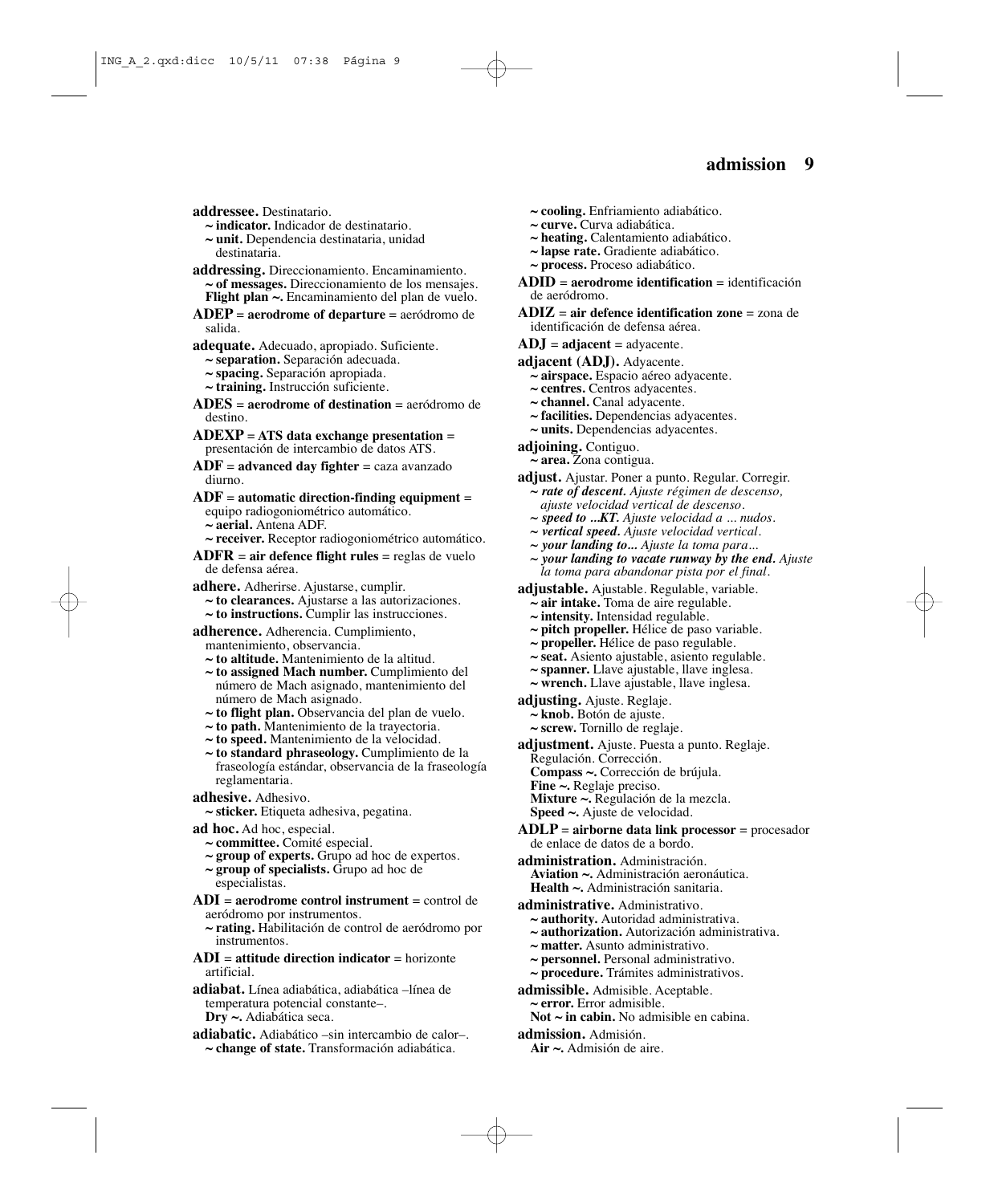## **10 admittance abandon abandon abandon abandon abandon abandon abandon abandon abandon abandon abandon a**

| admittance. Admitancia -facilidad de paso de la<br>corriente eléctrica-.                                                                                                                                                                                                                                                                                                                                                                                                                                                                                                                                                                                                                           |
|----------------------------------------------------------------------------------------------------------------------------------------------------------------------------------------------------------------------------------------------------------------------------------------------------------------------------------------------------------------------------------------------------------------------------------------------------------------------------------------------------------------------------------------------------------------------------------------------------------------------------------------------------------------------------------------------------|
| $ADP =$ automatic data processing = tratamiento<br>automático de datos.                                                                                                                                                                                                                                                                                                                                                                                                                                                                                                                                                                                                                            |
| $ADR =$ <b>advisory route</b> = ruta con servicio de<br>asesoramiento.                                                                                                                                                                                                                                                                                                                                                                                                                                                                                                                                                                                                                             |
| $ADRAS =$ aircraft data recovering analysis system<br>= sistema de recuperación y análisis de datos de<br>aeronave.                                                                                                                                                                                                                                                                                                                                                                                                                                                                                                                                                                                |
| $ADREP = accident/incident$ reporting =<br>notificación de accidentes/incidentes.                                                                                                                                                                                                                                                                                                                                                                                                                                                                                                                                                                                                                  |
| <b>adrift.</b> A la deriva.<br>$\sim$ in a dinghy. A la deriva en una balsa neumática.<br><b>Boat ~.</b> Bote a la deriva.<br>Life raft ~. Balsa salvavidas a la deriva.<br><b>Small boat ~.</b> Patera a la deriva.<br><b>Yacht</b> ~ Yate a la deriva.                                                                                                                                                                                                                                                                                                                                                                                                                                           |
| <b>adroit.</b> Diestro, hábil.<br>$\sim$ pilot. Piloto diestro, piloto hábil.                                                                                                                                                                                                                                                                                                                                                                                                                                                                                                                                                                                                                      |
| $ADS = air data system = sistema de datos aéreos.$                                                                                                                                                                                                                                                                                                                                                                                                                                                                                                                                                                                                                                                 |
| $ADS = automatic dependent surveillance =$<br>vigilancia dependiente automática.<br>ADS-A = automatic dependent surveillance<br><b>-addressed</b> = vigilancia dependiente automática<br>direccionable.<br>ADS agreement. Acuerdo ADS.<br>$ADS-B = automatic dependent surveillance$<br><b>-broadcast</b> = vigilancia dependiente automática<br>por radiodifusión.<br>$ADS-C = automatic dependent surveillance$<br><b>-contract</b> = vigilancia dependiente automática<br>por contrato.<br>ADS-equipped aircraft. Aeronave equipada con<br>ADS.<br>ADS out of service. ADS fuera de servicio.<br>$\bf{ADS}U =$ automatic dependent surveillance unit =<br>dependencia de vigilancia automática. |
| $\overline{ADSU}$ = automatic dependent surveillance unit =<br>equipo de vigilancia dependiente automática.                                                                                                                                                                                                                                                                                                                                                                                                                                                                                                                                                                                        |
| $ADT =$ approved departure time = hora aprobada<br>de salida.                                                                                                                                                                                                                                                                                                                                                                                                                                                                                                                                                                                                                                      |
| adult. Adulto.<br>$\sim$ fare. Tarifa de adulto.<br>$\sim$ passenger. Pasajero adulto.                                                                                                                                                                                                                                                                                                                                                                                                                                                                                                                                                                                                             |
| $ADV = aerodrome control visual = control de$<br>aeródromo visual.                                                                                                                                                                                                                                                                                                                                                                                                                                                                                                                                                                                                                                 |
| ~ rating. Habilitación de control de aeródromo<br>visual.                                                                                                                                                                                                                                                                                                                                                                                                                                                                                                                                                                                                                                          |
| advance. Adelanto; adelantar. Avance; avanzar.<br>Progreso; progresar. Anticipado.<br>~ booking. Venta por adelantado, reserva<br>anticipada.<br>~ clearance. Autorización anticipada.<br>$\sim$ notification. Notificación anticipada.<br>Technological ~s. Avances tecnológicos.                                                                                                                                                                                                                                                                                                                                                                                                                 |

#### **advanced.** Avanzado.

- **~ aerobatics.** Acrobacia avanzada.
- **~ avionics.** Aviónica avanzada.
- **~ day fighter (ADF).** Caza avanzado diurno.
- **~ design.** Proyecto avanzado.
- **~ medium-range air-to-air missile (AMRAAM).** Misil aire-aire avanzado de alcance medio.
- **~ pilot-system interface (APSI).** Interacción avanzada piloto-sistema.
- **~ short take-off and vertical landing fighter (ASTOVL fighter)**. Caza avanzado de despegue corto y aterrizaje vertical.
- **~ surface movement guidance and control system.** Sistema avanzado de guía y control del movimiento en superficie.
- **~ synthetic-aperture radar system (ASARS)**. Sistema avanzado de radar de apertura sintética.
- **~ system.** Sistema avanzado.
- **~ tactical fighter (ATF).** Caza táctico avanzado.
- **~ tactical reconnaissance system (ATRS)**. Sistema avanzado de reconocimiento táctico.
- **~ technology.** Tecnología avanzada.
- **~ trainer.** Entrenador avanzado, avión de entrenamiento avanzado.
- **~ training.** Entrenamiento avanzado, adiestramiento avanzado, instrucción avanzada.
- **~ training aircraft.** Avión de entrenamiento avanzado, avión de instrucción avanzada, entrenador avanzado.
- **~ ultralight (AUL).** Ultraligero avanzado.

**advection.** Advección –movimiento horizontal del aire–.

- **~ current.** Corriente de advección.
- **~ fog.** Niebla de advección.
- **~ fog –land.** Niebla de advección, niebla de tierra.
- **~ fog –sea.** Niebla de advección, niebla de mar.
- **adverse.** Adverso, desfavorable. Contrario, opuesto.
	- **~ conditions.** Condiciones adversas.
	- **~ weather.** Tiempo desfavorable, mal tiempo.
	- **~ weather conditions.** Condiciones meteorológicas adversas.
	- **~ weather phenomena.** Fenómenos meteorológicos adversos.
	- **~ wind.** Viento contrario.
	- **~ yaw.** Guiñada adversa, guiñada inversa.
- **advertisement.** Anuncio.

**Aerial ~.** Anuncios aéreos.

**advertising.** Propaganda, publicidad.

- **~ airship.** Dirigible de publicidad.
- **Aerial ~.** Propaganda aérea.
- **Airport ~.** Publicidad en aeropuertos.
- **advice.** Asesoramiento. Aviso. Consejos. **~ to the pilot.** Aviso al piloto. **Medical ~.** Consejos médicos. **Technical ~.** Asesoramiento técnico. **Until further ~.** Hasta nuevo aviso.
- **advise.** Asesorar. Avisar, comunicar, llamar. Indicar, informar, notificar, *confirmar*. Recomendar.
	- *~ eight point three three equipped. Indique si está equipado con ocho coma tres tres, indique si está equipado con ocho punto tres tres.*
	- *~ eight point three three exemption status. Indique situación de exención sobre ocho coma tres tres. Indique si está exento ocho coma tres tres, indique si está exento ocho punto tres tres.*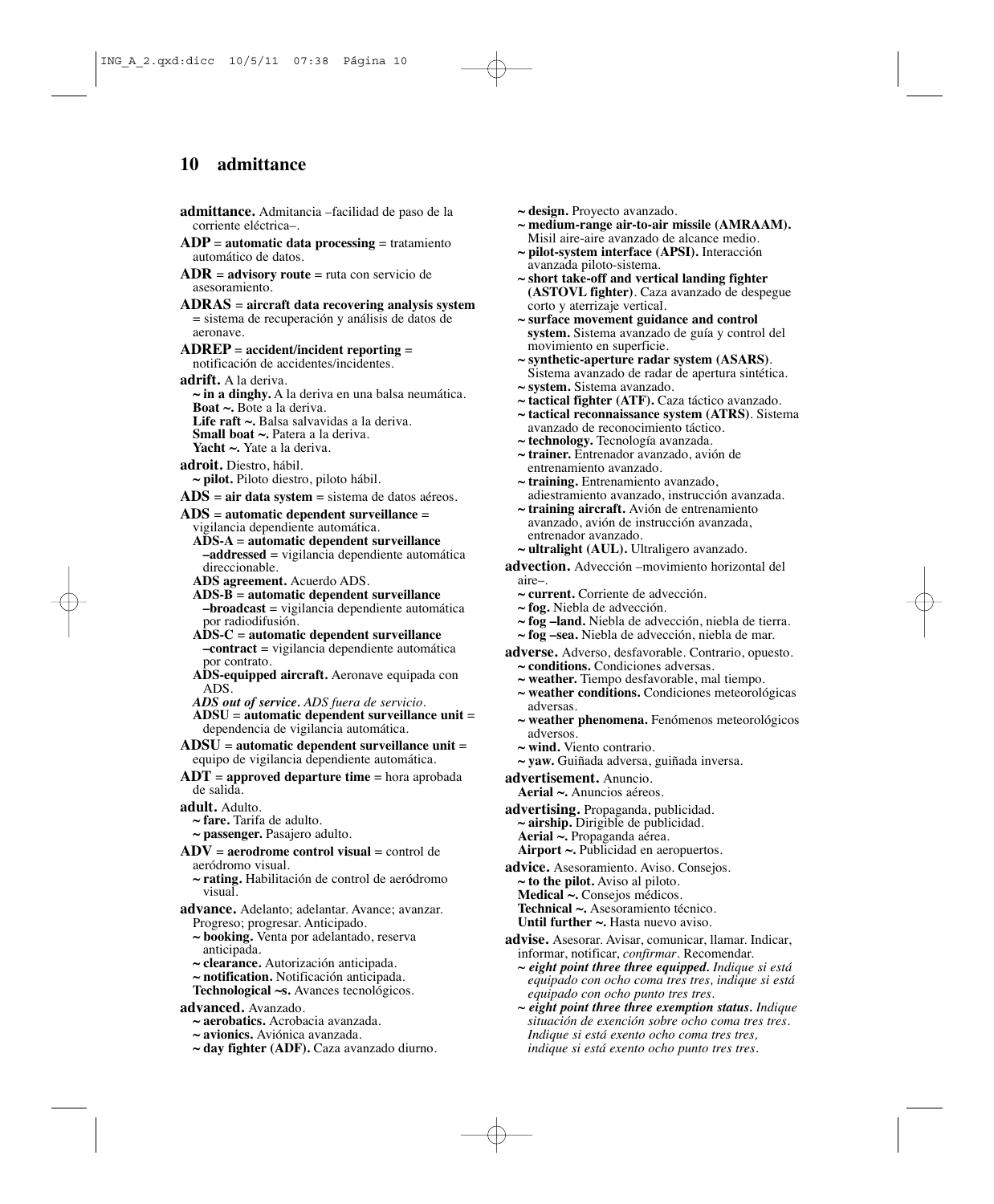- *~ if able... Avise si puede... Notifique si puede...*
- *~ if able … arrival. Confirme si puede llegada …*
- *~ if able … departure. Confirme si puede salida …*
- *~ if able to cross ... at ... Avise si puede cruzar ... a las ...*
- *~ if able to cross ... at flight level ... Notifique si puede cruzar ... a nivel de vuelo ...*
- *~ if familiar with... ¿Conoce...?*
- *~ intentions. Notifique intenciones.*
- *~ ready. Llame listo.*
- *~ ready to taxi. Notifique listo rodar.*
- *~ reason. Informe motivo.*
- *~ type of transponder. Indique tipo de respondedor, indique tipo de transpondedor.*
- *~ when ready. Notifique listo.*
- *Caution is ~d. Se recomienda precaución.*
- *Company ~. Su compañía informa.*
- *Until ~d. Hasta recibir aviso.*
- *Will ~. Le avisaré.*

**adviser.** Asesor.

**Accident prevention ~.** Asesor de prevención de accidentes.

**Safety ~.** Asesor en materia de seguridad.

- **advisory.** Aviso, información. Asesor, consultivo.
	- **~ airspace.** Espacio aéreo con servicio de asesoramiento.
	- **~ area (ADA).** Área con servicio de asesoramiento.
	- **~ circular (AC).** Circular informativa.
	- **~ commission.** Comisión asesora.
	- **~ committee.** Comité asesor, comité consultivo.
	- **~ group.** Grupo consultivo.
	- **~ panel.** Grupo asesor.
	- **~ route (ADR).** Ruta con servicio de asesoramiento.
	- **~ service (ADVS).** Servicio de asesoramiento. **Air traffic ~ service.** Servicio de asesoramiento de tránsito aéreo.
	- **~ service area.** Área con servicio de asesoramiento.
	- *~ to aircraft. Aviso a las aeronaves.*

**Conflict ~.** Aviso de conflicto.

- **Traffic ~.** Información de tráfico.
- **ADVS** = **advisory service** = servicio de asesoramiento.
- $ADZ = \text{advise} = \text{avise}$ , notifique.

#### **AERA** = **automated en-route air traffic control** =

control automatizado del tránsito aéreo en ruta.

#### **aerial.** Antena. Aéreo.

- **~ acrobatics.** Acrobacia aérea.
- **~ activity.** Actividad aérea.
- **~ advertising.** Propaganda aérea, publicidad aérea.
- **~ advertisement.** Anuncios aéreos.
- **~ ambulance.** Ambulancia aérea.
- **~ array.** Conjunto de antenas, red directiva de antenas, sistema de antenas.
- **~ beacon.** Aerofaro.
- **~ camera.** Cámara aérea.
- **~ collision.** Colisión aérea, colisión en vuelo, choque en vuelo, abordaje aéreo.
- **~ combat.** Combate aéreo.
- **~ communications.** Comunicaciones aéreas.
- **~ depth charge.** Carga de profundidad.
- **~ dusting.** Pulverización aérea, fumigación aérea.
- **~ fairing.** Carenado de antena.
- **~ fighting.** Combate aéreo.
- **~ gunnery.** Artillería aérea, tiro aéreo.
- **~ gunnery practice.** Ejercicios de tiro aéreo.
- **~ height.** Altura de la antena.
- **~ hijacking.** Secuestro aéreo.
- **~ icing.** Engelamiento en las antenas, formación de hielo en las antenas.
- **~ image.** Imagen aérea.
- **~ inspection.** Vigilancia aérea.
- **~ manoeuvre.** Maniobra aérea.
- **~ mapping.** Fotogrametría aérea, aerofotogrametría –elaboración de mapas mediante fotografías aéreas–.
- **~ mast.** Mástil de antena, torre de antena.
- **~ mine.** Mina aérea.
- **~ navigation.** Navegación aérea.
- **~ observation.** Observación aérea.
- **~ photogrammetry.** Fotogrametría aérea, aerofotogrametría –elaboración de mapas mediante fotografías aéreas–.
- **~ photograph.** Aerofoto, aerofotografía, fotografía aérea.
- **~ photography.** Aerofotografía.
- **~ picture.** Foto aérea.
- **~ reconnaissance.** Reconocimiento aéreo.
- **~ refuelling.** Reabastecimiento en vuelo, repostaje en vuelo, repostaje aéreo.
- **~ sabotage.** Sabotaje aéreo.
- **~ search.** Búsqueda aérea.
- **~ search pattern.** Circuito de búsqueda aérea.
- **~ sports.** Deportes aéreos.
- **~ spraying.** Fumigación aérea, pulverización aérea.
- **~ supremacy.** Supremacía aérea, dominio del aire.
- **~ survey.** Levantamiento topográfico aéreo, aerofotogrametría –elaboración de mapas mediante fotografías aéreas–. Reconocimiento aéreo.
- **~ target.** Blanco aéreo.
- **~ terrorism.** Terrorismo aéreo.
- **~ torpedo.** Torpedo aéreo.
- **~ tour.** Vuelta aérea.
- *~ truck. Camión aéreo.*
- **~ vehicle.** Vehículo aéreo.
- **~ view.** Vista aérea.
- **~ warfare.** Guerra aérea.
- **~ work.** Trabajos aéreos.
- **Directional ~.** Antena direccional.
- **Transmitting ~.** Antena transmisora.
- **aero** = **aerodynamic** = aerodinámico.
- **aero** = **aeronautical** = aeronáutico.
- **~ info date.** Fecha de la información aeronáutica.
- **aero-** = **relating to air, aircraft, aviation and**

**atmosphere** = relativo al aire, al avión, a la aviación y la atmósfera.

- **~ tire.** Neumático de avión, neumático de aviación. **~ view.** Vista aérea.
- **aeroasthenia.** Aeroastenia, aeroneurosis, fatiga de vuelo.
- **aerobat.** Piloto acrobático; hacer acrobacia, realizar maniobras acrobáticas.